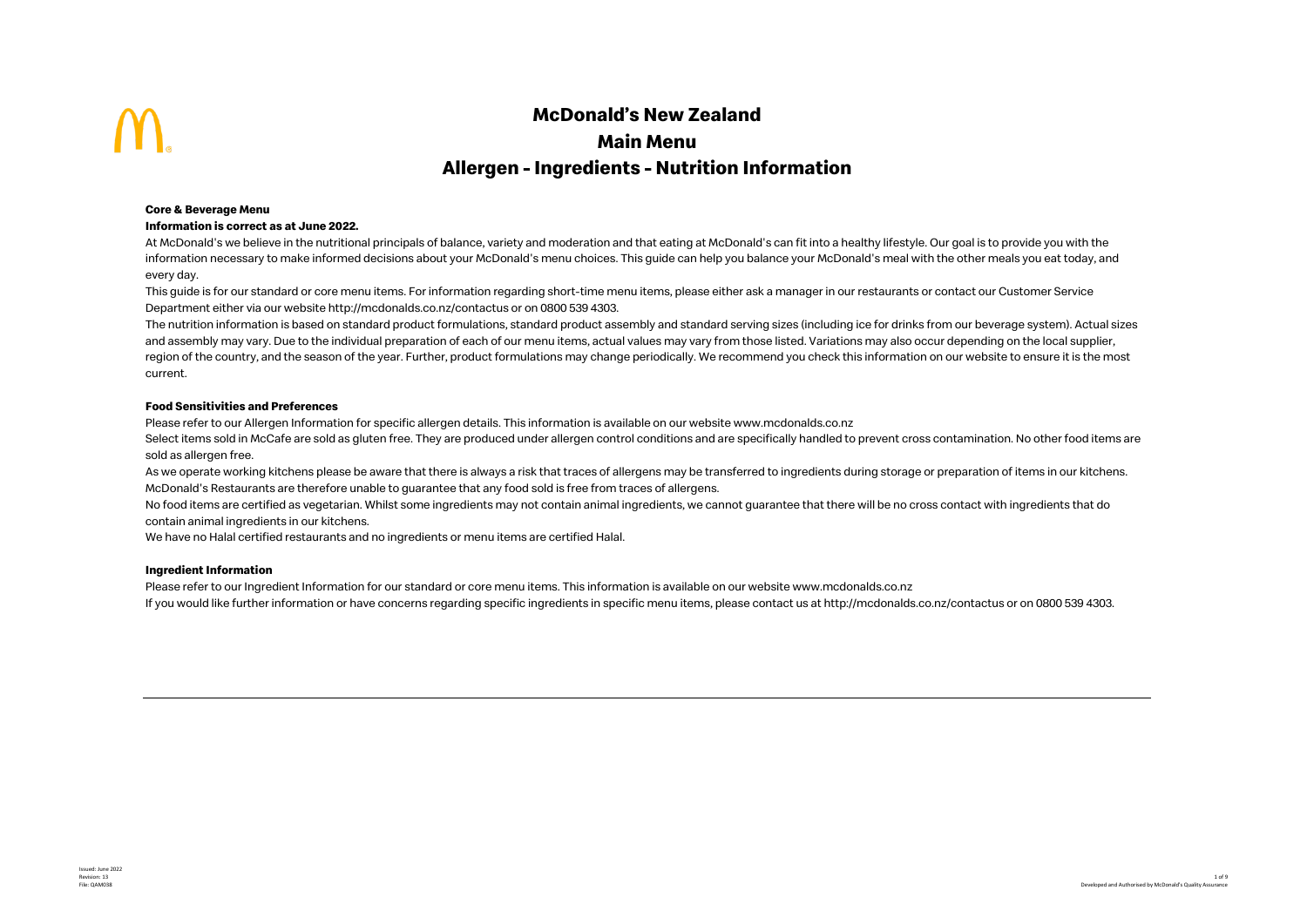| <b>MCCAFE DRINKS</b>                                                                                                                                                                                                           |        |      |        |                   |                  |         |                  |              |           |       |                                     |                        |                 |
|--------------------------------------------------------------------------------------------------------------------------------------------------------------------------------------------------------------------------------|--------|------|--------|-------------------|------------------|---------|------------------|--------------|-----------|-------|-------------------------------------|------------------------|-----------------|
| <b>Babyccino</b>                                                                                                                                                                                                               |        |      |        |                   |                  |         |                  |              |           |       |                                     |                        |                 |
| FULL CREAM MILK: Milk.                                                                                                                                                                                                         |        |      |        |                   |                  |         |                  |              |           |       |                                     | Avg Qty / Serve        | Avg Qty / 100mL |
| HOT CHOCOLATE POWDER: Sugar, Non-Fat Milk Solids, Cocoa Powder, Anticaking Agent (551), Flavour.                                                                                                                               |        |      |        |                   |                  |         |                  |              |           |       | Energy (kJ)                         | 190                    | 297             |
|                                                                                                                                                                                                                                |        |      |        |                   |                  |         |                  |              |           |       | Energy (Cal)                        | 45                     | 71              |
| <b>Contains milk.</b>                                                                                                                                                                                                          |        |      |        |                   |                  |         |                  |              |           |       | Protein (g)                         | 2.1                    | 3.3             |
| May contain traces of soy or tree nuts due to equipment cross contact.                                                                                                                                                         |        |      |        |                   |                  |         |                  |              |           |       | Fat, total (g)                      | 2.1                    | 3.2             |
| HOT CHOCOLATE POWDER is produced in the same facility as products containing gluten and soy.                                                                                                                                   |        |      |        |                   |                  |         |                  |              |           |       | Saturated Fat (g)                   | 1.4                    | 2.1             |
|                                                                                                                                                                                                                                |        |      |        |                   |                  |         |                  |              |           |       | Carbohydrate (g)                    | 4.5                    | 7.1             |
|                                                                                                                                                                                                                                |        |      |        |                   |                  |         |                  |              |           |       | Sugars (g)                          | 4.5                    | 7.1             |
|                                                                                                                                                                                                                                |        |      |        |                   |                  |         |                  |              |           |       | Sodium (mg)                         | 27                     | 43              |
|                                                                                                                                                                                                                                | Gluten | Eggs | Milk   | Soy               | Fish & Crustacea | Peanuts | <b>Tree Nuts</b> | Sesame Seeds | Sulphites | Lupin | Preservative                        | Flavour                | Colours         |
|                                                                                                                                                                                                                                | T      |      | $\vee$ | п.                |                  |         | T.               |              |           |       |                                     | $\vee$                 |                 |
| <b>Babyccino - Skim</b>                                                                                                                                                                                                        |        |      |        |                   |                  |         |                  |              |           |       |                                     |                        |                 |
|                                                                                                                                                                                                                                |        |      |        |                   |                  |         |                  |              |           |       |                                     |                        |                 |
| SKIM MILK: Skim Milk.                                                                                                                                                                                                          |        |      |        |                   |                  |         |                  |              |           |       |                                     | Avg Qty / Serve        | Avg Qty / 100mL |
| HOT CHOCOLATE POWDER: Sugar, Non-Fat Milk Solids, Cocoa Powder, Anticaking Agent (551), Flavour.                                                                                                                               |        |      |        |                   |                  |         |                  |              |           |       | Energy (kJ)                         | 126<br>30 <sub>o</sub> | 196<br>47       |
| <b>Contains milk.</b>                                                                                                                                                                                                          |        |      |        |                   |                  |         |                  |              |           |       | Energy (Cal)<br>Protein (g)         | 2.5                    | 3.9             |
| May contain traces of soy or tree nuts due to equipment cross contact.                                                                                                                                                         |        |      |        |                   |                  |         |                  |              |           |       | Fat, total (g)                      | 0.1                    | 0.1             |
| HOT CHOCOLATE POWDER is produced in the same facility as products containing gluten and soy                                                                                                                                    |        |      |        |                   |                  |         |                  |              |           |       | Saturated Fat (g)                   | 0.1                    | 0.1             |
|                                                                                                                                                                                                                                |        |      |        |                   |                  |         |                  |              |           |       | Carbohydrate (g)                    | 4.7                    | 7.3             |
|                                                                                                                                                                                                                                |        |      |        |                   |                  |         |                  |              |           |       | Sugars (g)                          | 4.7                    | 7.2             |
|                                                                                                                                                                                                                                |        |      |        |                   |                  |         |                  |              |           |       | Sodium (mg)                         | 28                     | 44              |
|                                                                                                                                                                                                                                |        |      |        |                   |                  |         |                  |              |           |       |                                     |                        |                 |
|                                                                                                                                                                                                                                | Gluten | Eggs | Milk   | Soy               | Fish & Crustacea | Peanuts | <b>Tree Nuts</b> | Sesame Seeds | Sulphites | Lupin | Preservative                        | Flavour                | Colours         |
|                                                                                                                                                                                                                                | T      |      | Y      | T                 |                  |         | T                |              |           |       |                                     | Y                      |                 |
| <b>Babyccino - Soy</b>                                                                                                                                                                                                         |        |      |        |                   |                  |         |                  |              |           |       |                                     |                        |                 |
| SOY MILK: Filtered Water, Whole Soybean, Raw Sugar, Minerals (Calcium Phosphate), Vegetable Gums (460, 407, 466), Flavour, Sea Salt, Food Acids (340, 331).                                                                    |        |      |        |                   |                  |         |                  |              |           |       |                                     | Avg Qty / Serve        | Avg Qty / 100mL |
| HOT CHOCOLATE POWDER: Sugar, Non-Fat Milk Solids, Cocoa Powder, Anticaking Agent (551), Flavour.                                                                                                                               |        |      |        |                   |                  |         |                  |              |           |       | Energy (kJ)                         | 140                    | 221             |
|                                                                                                                                                                                                                                |        |      |        |                   |                  |         |                  |              |           |       | Energy (Cal)                        | 33                     | 53              |
| Contains milk and soy.                                                                                                                                                                                                         |        |      |        |                   |                  |         |                  |              |           |       | Protein (g)                         | 2.0                    | 3.2             |
| May contain traces of tree nuts due to equipment cross contact.                                                                                                                                                                |        |      |        |                   |                  |         |                  |              |           |       | Fat, total (g)                      | 1.1                    | 1.8             |
| HOT CHOCOLATE POWDER is produced in the same facility as products containing gluten and soy                                                                                                                                    |        |      |        |                   |                  |         |                  |              |           |       | Saturated Fat (g)                   | 0.2                    | 0.3             |
|                                                                                                                                                                                                                                |        |      |        |                   |                  |         |                  |              |           |       | Carbohydrate (g)                    | 3.6<br>2.9             | 5.6<br>4.6      |
|                                                                                                                                                                                                                                |        |      |        |                   |                  |         |                  |              |           |       | Sugars (g)<br>Sodium (mg)           | 46                     | 73              |
|                                                                                                                                                                                                                                |        |      |        |                   |                  |         |                  |              |           |       |                                     |                        |                 |
|                                                                                                                                                                                                                                | Gluten | Eggs | Milk   | Soy               | Fish & Crustacea | Peanuts | <b>Tree Nuts</b> | Sesame Seeds | Sulphites | Lupin | Preservative                        | Flavour                | Colours         |
|                                                                                                                                                                                                                                | T      |      | Y      | Y                 |                  |         | T                |              |           |       |                                     | Y                      |                 |
| <b>Babyccino - Almond</b>                                                                                                                                                                                                      |        |      |        |                   |                  |         |                  |              |           |       |                                     |                        |                 |
| ALMOND MILK: Filtered Water, Ground Almonds, Raw Sugar, Corn Maltodextrin, Sunflower Oil, Gum Arabic, Acidity Regulators (Potassium Phosphate, Sodium Bicarbonate), Mineral (Calcium Phosphate), Emulsifier (Sunflower Lecithi |        |      |        |                   |                  |         |                  |              |           |       |                                     | Avg Qty / Serve        | Avg Qty / 100mL |
| HOT CHOCOLATE POWDER: Sugar, Non-Fat Milk Solids, Cocoa Powder, Anticaking Agent (551), Flavour.                                                                                                                               |        |      |        |                   |                  |         |                  |              |           |       | Energy (kJ)                         | 128                    | 206             |
|                                                                                                                                                                                                                                |        |      |        |                   |                  |         |                  |              |           |       | Energy (Cal)                        | 30                     | 49              |
| Contains milk and tree nuts.                                                                                                                                                                                                   |        |      |        |                   |                  |         |                  |              |           |       | Protein (g)                         | $0.6\,$                | 0.9             |
| May contain traces of gluten and soy due to equipment cross contact.                                                                                                                                                           |        |      |        |                   |                  |         |                  |              |           |       | Fat, total (g)                      | 1.8                    | 2.8             |
| HOT CHOCOLATE POWDER is produced in the same facility as products containing gluten and soy.                                                                                                                                   |        |      |        |                   |                  |         |                  |              |           |       | Saturated Fat (g)                   | 0.2                    | 0.3             |
|                                                                                                                                                                                                                                |        |      |        |                   |                  |         |                  |              |           |       | Carbohydrate (g)                    | 2.9                    | 4.7             |
|                                                                                                                                                                                                                                |        |      |        |                   |                  |         |                  |              |           |       | Sugars (g)                          | 2.7                    | 4.3             |
|                                                                                                                                                                                                                                |        |      |        |                   |                  |         |                  |              |           |       | Sodium (mg)                         | 42                     | 68              |
|                                                                                                                                                                                                                                | Gluten |      | Milk   |                   |                  | Peanuts | <b>Tree Nuts</b> | Sesame Seeds |           | Lupin |                                     | Flavour                |                 |
|                                                                                                                                                                                                                                | T      | Eggs | Y      | Soy<br>$^{\rm T}$ | Fish & Crustacea |         | $\mathsf{v}$     |              | Sulphites |       | Preservative                        | Y                      | Colours         |
|                                                                                                                                                                                                                                |        |      |        |                   |                  |         |                  |              |           |       |                                     |                        |                 |
| <b>Espresso</b>                                                                                                                                                                                                                |        |      |        |                   |                  |         |                  |              |           |       |                                     |                        |                 |
| COFFEE: Water, Ground & Extracted Roasted Coffee Beans                                                                                                                                                                         |        |      |        |                   |                  |         |                  |              |           |       |                                     | Avg Qty / Serve        | Avg Qty / 100mL |
|                                                                                                                                                                                                                                |        |      |        |                   |                  |         |                  |              |           |       | Energy (kJ)                         | $\overline{2}$         | 3               |
| Contains caffeine.                                                                                                                                                                                                             |        |      |        |                   |                  |         |                  |              |           |       | Energy (Cal)                        | <1                     | $\overline{1}$  |
|                                                                                                                                                                                                                                |        |      |        |                   |                  |         |                  |              |           |       | Protein (g)                         | 0.0<br>0.0             | 0.1<br>0.0      |
|                                                                                                                                                                                                                                |        |      |        |                   |                  |         |                  |              |           |       | Fat, total (g)<br>Saturated Fat (g) | 0.0                    | 0.0             |
|                                                                                                                                                                                                                                |        |      |        |                   |                  |         |                  |              |           |       | Carbohydrate (g)                    | 0.0                    | 0.1             |
|                                                                                                                                                                                                                                |        |      |        |                   |                  |         |                  |              |           |       | Sugars (g)                          | 0.0                    | 0.1             |
|                                                                                                                                                                                                                                |        |      |        |                   |                  |         |                  |              |           |       | Sodium (mg)                         | <1                     | $\overline{2}$  |
|                                                                                                                                                                                                                                |        |      |        |                   |                  |         |                  |              |           |       |                                     |                        |                 |
|                                                                                                                                                                                                                                | Gluten | Eggs | Milk   | Soy               | Fish & Crustacea | Peanuts | <b>Tree Nuts</b> | Sesame Seeds | Sulphites | Lupin | Preservative                        | Flavour                | Colours         |
|                                                                                                                                                                                                                                |        |      |        |                   |                  |         |                  |              |           |       |                                     |                        |                 |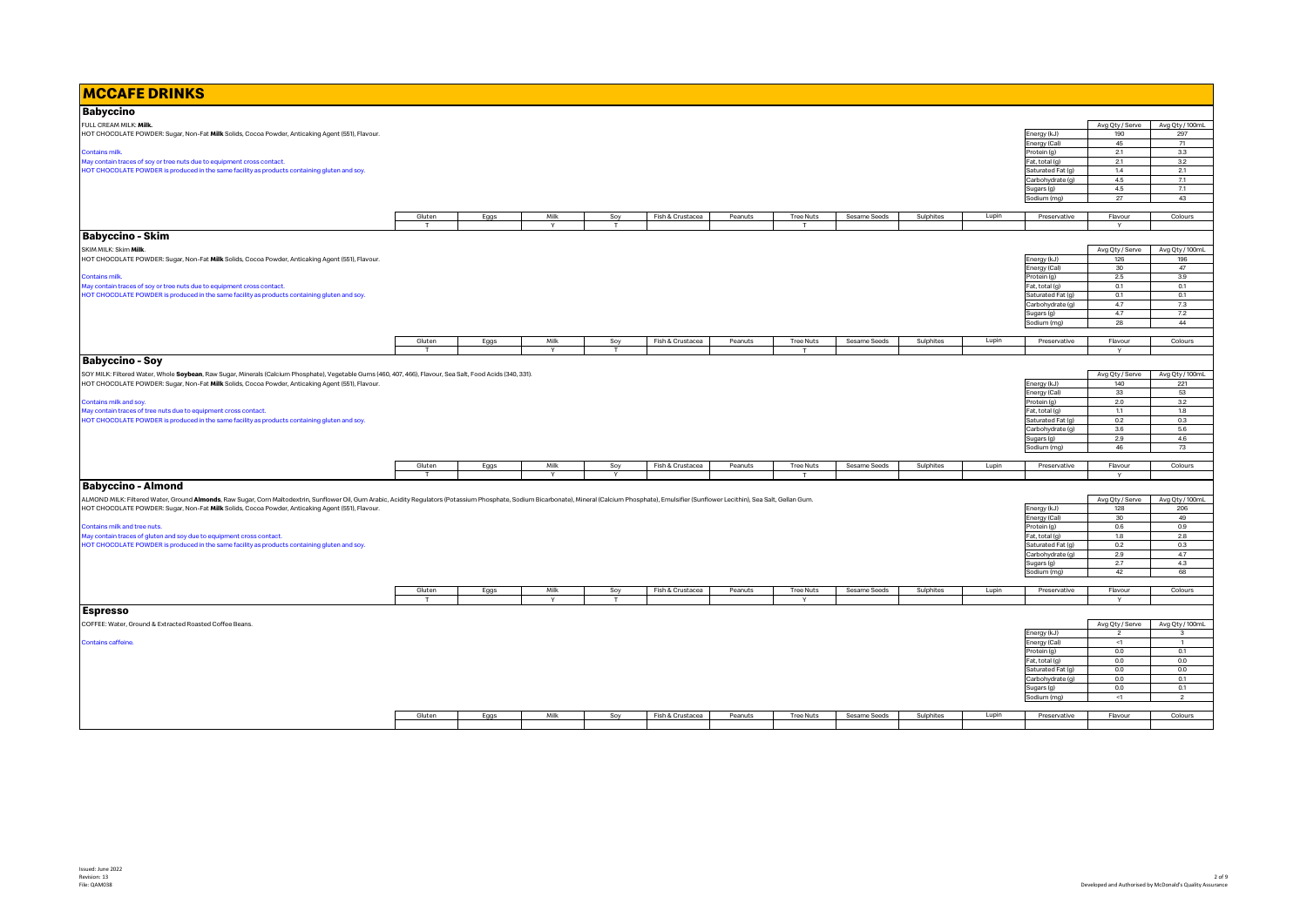| <b>Long Black</b>                                                                                                                                           |        |      |        |                 |                  |         |                                     |                        | <b>Small</b>           |                        | Medium                 |                          | Large                  |
|-------------------------------------------------------------------------------------------------------------------------------------------------------------|--------|------|--------|-----------------|------------------|---------|-------------------------------------|------------------------|------------------------|------------------------|------------------------|--------------------------|------------------------|
| COFFEE: Water, Ground & Extracted Roasted Coffee Beans.                                                                                                     |        |      |        |                 |                  |         |                                     | Avg Qty / Serve        | Avg Qty / 100mL        | Avg Qty / Serve        | Avg Qty / 100mL        | Avg Qty / Serve          | Avg Qty / 100mL        |
|                                                                                                                                                             |        |      |        |                 |                  |         | Energy (kJ)                         |                        | <1                     | $\overline{2}$         | <1                     | $\overline{\phantom{a}}$ | <1                     |
| Contains caffeine.                                                                                                                                          |        |      |        |                 |                  |         | Energy (Cal)                        | $\leq 1$               | $\leq 1$               | <1                     | $<1\,$                 | <1                       | $\leq 1$               |
|                                                                                                                                                             |        |      |        |                 |                  |         | Protein (g)                         | 0.0                    | 0.0                    | 0.0                    | 0.0                    | $<1$                     | 0.0                    |
|                                                                                                                                                             |        |      |        |                 |                  |         | Fat, total (g)                      | 0.0                    | 0.0                    | 0.0                    | 0.0                    | 0.0                      | 0.0                    |
|                                                                                                                                                             |        |      |        |                 |                  |         | Saturated Fat (g)                   | 0.0                    | 0.0                    | 0.0                    | 0.0                    | 0.0                      | 0.0                    |
|                                                                                                                                                             |        |      |        |                 |                  |         | Carbohydrate (g)                    | 0.0                    | 0.0                    | 0.0                    | 0.0                    | <1                       | 0.0                    |
|                                                                                                                                                             |        |      |        |                 |                  |         | Sugars (g)                          | 0.0                    | 0.0                    | 0.0                    | 0.0                    | 0.0                      | 0.0<br>$\leq$ 1        |
|                                                                                                                                                             |        |      |        |                 |                  |         | Sodium (mg)                         | $<1$                   | $\leq 1$               | < 0                    | <1                     |                          |                        |
|                                                                                                                                                             | Gluten | Eggs | Milk   | Soy             | Fish & Crustacea | Peanuts | <b>Tree Nuts</b>                    | Sesame Seeds           | Sulphites              | Lupin                  | Preservative           | Flavour                  | Colours                |
|                                                                                                                                                             |        |      |        |                 |                  |         |                                     |                        |                        |                        |                        |                          |                        |
| Tea                                                                                                                                                         |        |      |        |                 |                  |         |                                     |                        |                        |                        |                        |                          |                        |
|                                                                                                                                                             |        |      |        |                 |                  |         |                                     |                        | Small                  |                        | Medium                 |                          | Large                  |
| ENGLISH BREAKFAST TEA: Water, Ceylon Tea.                                                                                                                   |        |      |        |                 |                  |         |                                     | Avg Qty / Serve        | Avg Qty / 100mL        | Avg Qty / Serve        | Avg Qty / 100mL        | Avg Qty / Serve          | Avg Qty / 100mL        |
| EARL GREY TEA: Water, Ceylon Black Tea, Bergamont Flavour.                                                                                                  |        |      |        |                 |                  |         | Energy (kJ)                         | 16                     | 6                      | 23                     | 6                      | 27                       | $6 \overline{6}$       |
| GREEN TEA: Water, Green Tea.                                                                                                                                |        |      |        |                 |                  |         | Energy (Cal)                        | $\overline{4}$         | $\mathbf{1}$           | 5                      | $\overline{1}$         | 6                        | $\mathbf{1}$           |
| PEPPERMINT TEA: Water, Peppermint Herb.                                                                                                                     |        |      |        |                 |                  |         | Protein (g)                         | 0.3                    | 0.1                    | 0.4                    | 0.1                    | 0.5                      | 0.1                    |
|                                                                                                                                                             |        |      |        |                 |                  |         | Fat, total (g)                      | 0.3                    | 0.1                    | 0.4                    | 0.1                    | 0.5                      | 0.1                    |
|                                                                                                                                                             |        |      |        |                 |                  |         | Saturated Fat (g)                   | 0.0                    | 0.0                    | 0.0                    | $0.0\,$                | 0.0                      | 0.0                    |
|                                                                                                                                                             |        |      |        |                 |                  |         | Carbohydrate (g)                    | 0.0                    | 0.0                    | 0.0                    | 0.0                    | 0.0                      | 0.0                    |
|                                                                                                                                                             |        |      |        |                 |                  |         | Sugars (g)                          | 0.0                    | 0.0                    | 0.0                    | $0.0\,$                | 0.0                      | 0.0                    |
|                                                                                                                                                             |        |      |        |                 |                  |         | Sodium (mg)                         | 10                     | $\overline{4}$         | 15                     | $\overline{4}$         | 18                       | $\overline{4}$         |
|                                                                                                                                                             |        |      |        |                 |                  |         |                                     |                        |                        |                        |                        |                          |                        |
|                                                                                                                                                             | Gluten | Eggs | Milk   | Soy             | Fish & Crustacea | Peanuts | <b>Tree Nuts</b>                    | Sesame Seeds           | Sulphites              | Lupin                  | Preservative           | Flavour                  | Colours                |
|                                                                                                                                                             |        |      |        |                 |                  |         |                                     |                        |                        |                        |                        |                          |                        |
| <b>Flat White</b>                                                                                                                                           |        |      |        |                 |                  |         |                                     |                        | <b>Small</b>           |                        | Medium                 |                          | Large                  |
|                                                                                                                                                             |        |      |        |                 |                  |         |                                     |                        |                        |                        |                        |                          |                        |
| FULL CREAM MILK: Milk.                                                                                                                                      |        |      |        |                 |                  |         |                                     | Avg Qty / Serve        | Avg Qty / 100mL        | Avg Qty / Serve        | Avg Qty / 100mL        | Avg Qty / Serve          | Avg Qty / 100mL        |
| COFFEE: Water, Ground & Extracted Roasted Coffee Beans.                                                                                                     |        |      |        |                 |                  |         | Energy (kJ)                         | 487                    | 237                    | 702                    | 232                    | 759                      | 227                    |
| Contains milk and caffeine.                                                                                                                                 |        |      |        |                 |                  |         | Energy (Cal)                        | 116<br>5.8             | 57<br>2.8              | 168<br>8.4             | 55<br>2.8              | 181<br>9.1               | 54<br>2.7              |
|                                                                                                                                                             |        |      |        |                 |                  |         | Protein (g)                         | 6.7                    | 3.2                    | 9.6                    | 3.2                    | 10.4                     | 3.1                    |
| May contain traces of soy or tree nuts due to equipment cross contact.                                                                                      |        |      |        |                 |                  |         | Fat, total (g)                      | 4.4                    | 2.1                    | 6.3                    | 2.1                    | 6.8                      | 2.1                    |
|                                                                                                                                                             |        |      |        |                 |                  |         | Saturated Fat (g)                   | 8.3                    | 4.0                    | 11.9                   | 3.9                    | 12.9                     | 3.9                    |
|                                                                                                                                                             |        |      |        |                 |                  |         | Carbohydrate (g)                    | 8.3                    | 4.0                    | 11.9                   | 3.9                    | 12.9                     | 3.9                    |
|                                                                                                                                                             |        |      |        |                 |                  |         | Sugars (g)                          | 73                     | 35                     | 105                    | 35                     | 113                      | 34                     |
|                                                                                                                                                             |        |      |        |                 |                  |         | Sodium (mg)                         |                        |                        |                        |                        |                          |                        |
|                                                                                                                                                             | Gluten | Eggs | Milk   | Soy             | Fish & Crustacea | Peanuts | <b>Tree Nuts</b>                    | Sesame Seeds           | Sulphites              | Lupin                  | Preservative           | Flavour                  | Colours                |
|                                                                                                                                                             |        |      | $\vee$ | $^{\mathrm{T}}$ |                  |         | T.                                  |                        |                        |                        |                        |                          |                        |
| Flat White - Skim                                                                                                                                           |        |      |        |                 |                  |         |                                     |                        | Small                  |                        | Medium                 |                          | Large                  |
| SKIM MILK: Skim Milk.                                                                                                                                       |        |      |        |                 |                  |         |                                     |                        |                        |                        |                        |                          |                        |
|                                                                                                                                                             |        |      |        |                 |                  |         |                                     | Avg Qty / Serve<br>250 | Avg Qty / 100mL<br>125 | Avg Qty / Serve<br>375 | Avg Qty / 100mL<br>127 | Avg Qty / Serve<br>399   | Avg Qty / 100mL<br>123 |
| COFFEE: Water, Ground & Extracted Roasted Coffee Beans.                                                                                                     |        |      |        |                 |                  |         | Energy (kJ)                         | 59                     | 29                     | 88                     | 30                     | 94                       | 29                     |
|                                                                                                                                                             |        |      |        |                 |                  |         | Energy (Cal)                        | 6.0                    | 3.0                    | 9.0                    | 3.1                    | 9.6                      | 3.0                    |
| Contains milk and caffeine.                                                                                                                                 |        |      |        |                 |                  |         | Protein (g)                         | 0.2                    | 0.1                    |                        |                        | 0.3                      | 0.1                    |
| May contain traces of soy or tree nuts due to equipment cross contact.                                                                                      |        |      |        |                 |                  |         | Fat, total (g)<br>Saturated Fat (g) | 0.2                    | 0.1                    | 0.2<br>0.2             | 0.1<br>0.1             | 0.3                      | 0.1                    |
|                                                                                                                                                             |        |      |        |                 |                  |         | Carbohydrate (g)                    | 8.3                    | 4.2                    | 12.5                   | 4.2                    | 13.3                     | 4.1                    |
|                                                                                                                                                             |        |      |        |                 |                  |         | Sugars (g)                          | 8.3                    | 4.2                    | 12.5                   | 4.2                    | 13.3                     | 4.1                    |
|                                                                                                                                                             |        |      |        |                 |                  |         | Sodium (mg)                         | 74                     | 37                     | 111                    | 37                     | 118                      | 36                     |
|                                                                                                                                                             |        |      |        |                 |                  |         |                                     |                        |                        |                        |                        |                          |                        |
|                                                                                                                                                             | Gluten | Eggs | Milk   | Soy             | Fish & Crustacea | Peanuts | <b>Tree Nuts</b>                    | Sesame Seeds           | Sulphites              | Lupin                  | Preservative           | Flavour                  | Colours                |
|                                                                                                                                                             |        |      | Y      | T.              |                  |         | T                                   |                        |                        |                        |                        |                          |                        |
| <b>Flat White - Soy</b>                                                                                                                                     |        |      |        |                 |                  |         |                                     |                        | Small                  |                        | Medium                 |                          | Large                  |
|                                                                                                                                                             |        |      |        |                 |                  |         |                                     |                        |                        |                        |                        |                          | Avg Qty / 100mL        |
| SOY MILK: Filtered Water, Whole Soybean, Raw Sugar, Minerals (Calcium Phosphate), Vegetable Gums (460, 407, 466), Flavour, Sea Salt, Food Acids (340, 331). |        |      |        |                 |                  |         |                                     | Avg Qty / Serve<br>306 | Avg Qty / 100mL<br>150 | Avg Qty / Serve<br>441 | Avg Qty / 100mL<br>147 | Avg Qty / Serve<br>477   | 144                    |
| COFFEE: Water, Ground & Extracted Roasted Coffee Beans.                                                                                                     |        |      |        |                 |                  |         | Energy (kJ)<br>Energy (Cal)         | 73                     | 36                     | 105                    | 35                     | 114                      | 34                     |
| Contains soy and caffeine.                                                                                                                                  |        |      |        |                 |                  |         | Protein (g)                         | 5.2                    | 2.6                    | 7.6                    | 2.5                    | 8.2                      | 2.5                    |
| May contain traces of milk or tree nuts due to equipment cross contact.                                                                                     |        |      |        |                 |                  |         | Fat, total (g)                      | 3.1                    | 1.5                    | 4.5                    | 1.5                    | 4.9                      | 1.5                    |
|                                                                                                                                                             |        |      |        |                 |                  |         | Saturated Fat (g)                   | 0.5                    | 0.3                    | 0.8                    | 0.3                    | 0.8                      | 0.2                    |
|                                                                                                                                                             |        |      |        |                 |                  |         | Carbohydrate (g)                    | 5.4                    | 2.7                    | 7.8                    | 2.6                    | 8.5                      | 2.6                    |
|                                                                                                                                                             |        |      |        |                 |                  |         | Sugars (g)                          | 3.5                    | 1.7                    | 5.1                    | 1.7                    | 5.5                      | 1.7                    |
|                                                                                                                                                             |        |      |        |                 |                  |         | Sodium (mg)                         | 122                    | 60                     | 176                    | 59                     | 191                      | 58                     |
|                                                                                                                                                             |        |      |        |                 |                  |         |                                     |                        |                        |                        |                        |                          |                        |
|                                                                                                                                                             |        |      |        |                 |                  |         |                                     |                        |                        |                        |                        |                          |                        |
|                                                                                                                                                             | Gluten | Eggs | Milk   | Soy             | Fish & Crustacea | Peanuts | <b>Tree Nuts</b>                    | Sesame Seeds           | Sulphites              | Lupin                  | Preservative           | Flavour                  | Colours                |
|                                                                                                                                                             |        |      |        | Y               |                  |         | т                                   |                        |                        |                        |                        | Y                        |                        |
|                                                                                                                                                             |        |      |        |                 |                  |         |                                     |                        |                        |                        |                        |                          |                        |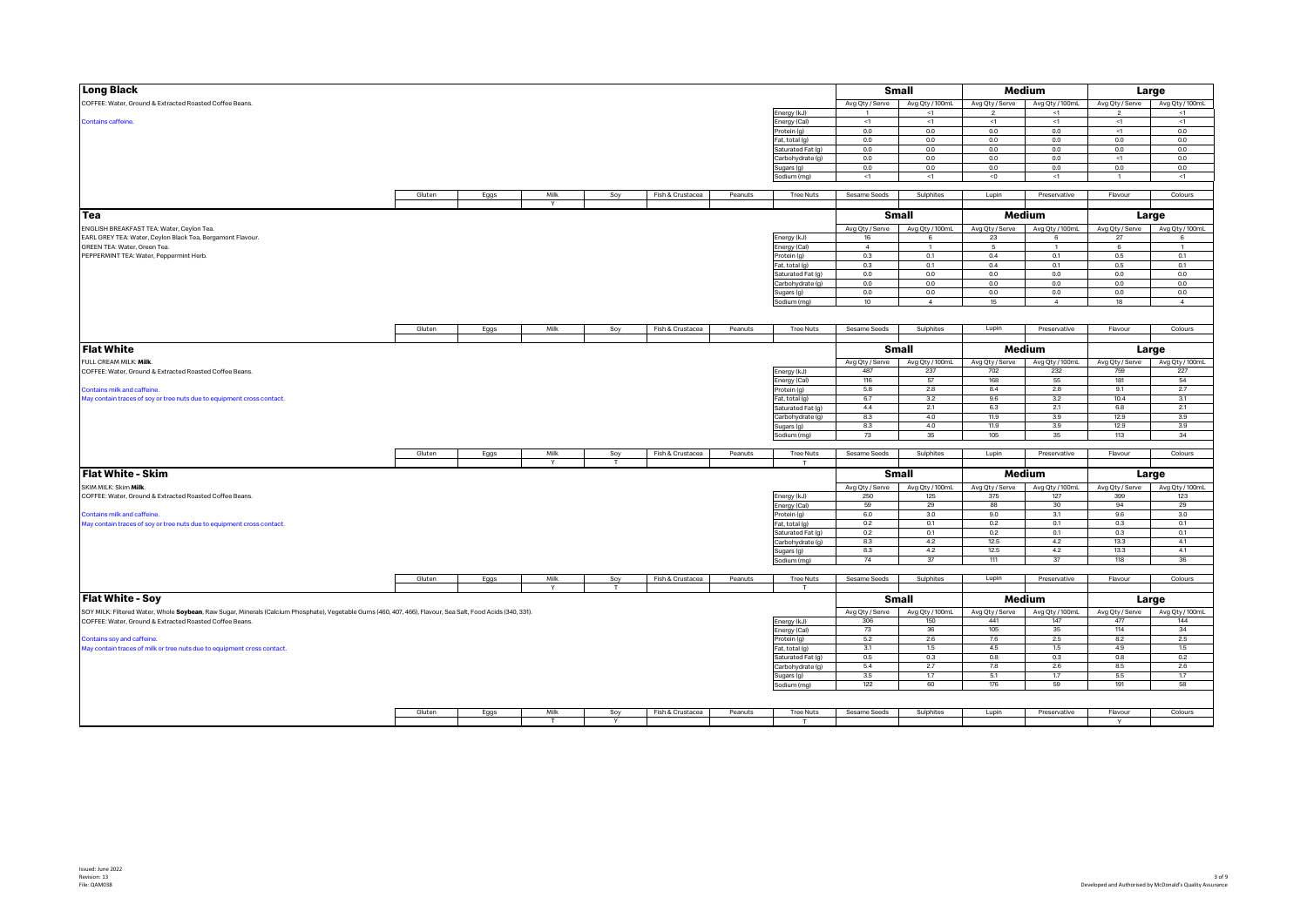| <b>Flat White - Almond</b>                                                                                                                                                                                          |        |      |      |     |                  |         |                                       |                 | <b>Small</b>    |                 | Medium          |                 | Large           |
|---------------------------------------------------------------------------------------------------------------------------------------------------------------------------------------------------------------------|--------|------|------|-----|------------------|---------|---------------------------------------|-----------------|-----------------|-----------------|-----------------|-----------------|-----------------|
| ALMOND MILK: Filtered Water, Ground <b>Almonds</b> , Raw Sugar, Corn Maltodextrin, Sunflower Oil, Gum Arabic, Acidity Regulators (Potassium Phosphate, Sodium Bicarbonate), Mineral (Calcium Phosphate), Emulsifier |        |      |      |     |                  |         |                                       | Avg Qty / Serve | Avg Qty / 100mL | Avg Qty / Serve | Avg Qty / 100mL | Avg Qty / Serve | Avg Qty / 100mL |
| (Sunflower Lecithin), Sea Salt, Gellan Gum.                                                                                                                                                                         |        |      |      |     |                  |         | Energy (kJ)                           | 260             | 129             | 375             | 126             | 406             | 124             |
| COFFEE: Water, Ground & Extracted Roasted Coffee Beans.                                                                                                                                                             |        |      |      |     |                  |         | Energy (Cal)                          | 62              | 31              | 90              | 30              | 97              | 30              |
|                                                                                                                                                                                                                     |        |      |      |     |                  |         | Protein (g)                           | 1.4             | 0.7             | 2.0             | 0.7             | 2.2             | 0.7             |
| Contains tree nuts and caffeine.                                                                                                                                                                                    |        |      |      |     |                  |         | Fat, total (g)                        | 3.9             | 2.0             | 5.7             | 1.9             | 6.1             | 1.9             |
| May contain traces of milk or soy due to equipment cross contact.                                                                                                                                                   |        |      |      |     |                  |         | Saturated Fat (g)                     | 0.3             | 0.2             | 0.5             | 0.2             | 0.5             | 0.2             |
|                                                                                                                                                                                                                     |        |      |      |     |                  |         | Carbohydrate (g)                      | 5.0             | $2.5\,$         | $7.2\,$         | 2.4             | 7.8             | 2.4             |
|                                                                                                                                                                                                                     |        |      |      |     |                  |         | Sugars (g)                            | 2.8<br>81       | 1.4<br>40       | 4.0<br>117      | 1.3<br>39       | 4.3<br>127      | 1,3<br>39       |
|                                                                                                                                                                                                                     |        |      |      |     |                  |         | Sodium (mg)                           |                 |                 |                 |                 |                 |                 |
|                                                                                                                                                                                                                     |        |      |      |     |                  |         |                                       |                 |                 |                 |                 |                 |                 |
|                                                                                                                                                                                                                     | Gluten | Eggs | Milk | Soy | Fish & Crustacea | Peanuts | <b>Tree Nuts</b>                      | Sesame Seeds    | Sulphites       | Lupin           | Preservative    | Flavour         | Colours         |
|                                                                                                                                                                                                                     |        |      |      |     |                  |         | Y                                     |                 |                 |                 |                 |                 |                 |
| Cappuccino                                                                                                                                                                                                          |        |      |      |     |                  |         |                                       |                 | Small           |                 | Medium          |                 | Large           |
| FULL CREAM MILK: Milk                                                                                                                                                                                               |        |      |      |     |                  |         |                                       | Avg Qty / Serve | Avg Qty / 100mL | Avg Qty / Serve | Avg Qty / 100mL | Avg Qty / Serve | Avg Qty / 100mL |
| COFFEE: Water, Ground & Extracted Roasted Coffee Beans.                                                                                                                                                             |        |      |      |     |                  |         | Energy (kJ)                           | 504             | 249             | 690             | 238             | 776             | 235             |
| HOT CHOCOLATE POWDER: Sugar, Non-Fat Milk Solids, Cocoa Powder, Anticaking Agent (551), Flavour.                                                                                                                    |        |      |      |     |                  |         | Energy (Cal)                          | 120             | 59              | 165             | 57              | 185             | 56              |
|                                                                                                                                                                                                                     |        |      |      |     |                  |         | Protein (g)                           | 5.8             | 2.9             | 8.1             | 2.8             | 9.1             | 2.7             |
| <b>Contains milk and caffeine</b>                                                                                                                                                                                   |        |      |      |     |                  |         | Fat, total (g)                        | 6.5             | 3.2             | 9.1             | 3.1             | 10.3            | 3.1             |
| May contain traces of soy or tree nuts due to equipment cross contact.                                                                                                                                              |        |      |      |     |                  |         | Saturated Fat (g)                     | 4.3             | 2.1             | 6.0             | 2.1             | 6.8             | 2.0             |
|                                                                                                                                                                                                                     |        |      |      |     |                  |         | Carbohydrate (g)                      | 9.5             | 4.7             | 12.6            | 4.4             | 14.1            | 4.3             |
|                                                                                                                                                                                                                     |        |      |      |     |                  |         | Sugars (g)                            | 9.4             | 4.6             | 12.5            | 4.3             | 14.0            | 4.2             |
|                                                                                                                                                                                                                     |        |      |      |     |                  |         | Sodium (mg)                           | 75              | 37              | 103             | 35              | 116             | 35              |
|                                                                                                                                                                                                                     |        |      |      |     |                  |         |                                       |                 |                 |                 |                 |                 |                 |
|                                                                                                                                                                                                                     | Gluten | Eggs | Milk | Soy | Fish & Crustacea | Peanuts | <b>Tree Nuts</b>                      | Sesame Seeds    | Sulphites       | Lupin           | Preservative    | Flavour         | Colours         |
|                                                                                                                                                                                                                     |        |      |      |     |                  |         |                                       |                 |                 |                 |                 | Y               |                 |
| Cappuccino - Skim                                                                                                                                                                                                   |        |      |      |     |                  |         |                                       |                 | Small           |                 | Medium          |                 | Large           |
| SKIM MILK: Skim Milk.                                                                                                                                                                                               |        |      |      |     |                  |         |                                       | Avg Qty / Serve | Avg Qty / 100mL | Avg Qty / Serve | Avg Qty / 100mL | Avg Qty / Serve | Avg Qty / 100mL |
| COFFEE: Water, Ground & Extracted Roasted Coffee Beans.                                                                                                                                                             |        |      |      |     |                  |         | Energy (kJ)                           | 279             | 142             | 378             | 134             | 423             | 131             |
| HOT CHOCOLATE POWDER: Sugar, Non-Fat Milk Solids, Cocoa Powder, Anticaking Agent (551), Flavour.                                                                                                                    |        |      |      |     |                  |         | Energy (Cal)                          | 67              | 34              | 90              | 32              | 101             | 31              |
|                                                                                                                                                                                                                     |        |      |      |     |                  |         | Protein (g)                           | 6.1             | 3.1             | 8.5             | 3.0             | 9.6             | 3.0             |
| Contains milk and caffeine.                                                                                                                                                                                         |        |      |      |     |                  |         | Fat, total (g)                        | 0.2             | 0.1             | 0.3             | 0.1             | 0.3             | 0.1             |
| May contain traces of soy or tree nuts due to equipment cross contact.                                                                                                                                              |        |      |      |     |                  |         | Saturated Fat (g)                     | 0.2             | 0.1             | 0.3             | 0.1             | 0.3             | 0.1             |
|                                                                                                                                                                                                                     |        |      |      |     |                  |         | Carbohydrate (g)                      | 9.7             | 4.9             | 13.0            | 4.6             | 14.5            | 4.5             |
|                                                                                                                                                                                                                     |        |      |      |     |                  |         | Sugars (g)                            | 9.6             | 4.9             | 12.9            | 4.6             | 14.4            | 4.5             |
|                                                                                                                                                                                                                     |        |      |      |     |                  |         | Sodium (mg)                           | 77              | 39              | 106             | 38              | 120             | 37              |
|                                                                                                                                                                                                                     |        |      |      |     |                  |         |                                       |                 |                 |                 |                 |                 |                 |
|                                                                                                                                                                                                                     | Gluten | Eggs | Milk | Soy | Fish & Crustacea | Peanuts | <b>Tree Nuts</b>                      | Sesame Seeds    | Sulphites       | Lupin           | Preservative    | Flavour         | Colours         |
|                                                                                                                                                                                                                     |        |      |      |     |                  |         | T.                                    |                 |                 |                 |                 | $\vee$          |                 |
| Cappuccino - Soy                                                                                                                                                                                                    |        |      |      |     |                  |         |                                       |                 | Small           |                 | Medium          |                 | Large           |
| SOY MILK: Filtered Water, Whole Soybean, Raw Sugar, Minerals (Calcium Phosphate), Vegetable Gums (460, 407, 466), Flavour, Sea Salt, Food Acids (340, 331).                                                         |        |      |      |     |                  |         |                                       | Avg Qty / Serve | Avg Qty / 100mL | Avg Qty / Serve | Avg Qty / 100mL | Avg Qty / Serve | Avg Qty / 100mL |
| COFFEE: Water, Ground & Extracted Roasted Coffee Beans.                                                                                                                                                             |        |      |      |     |                  |         | Energy (kJ)                           | 325             | 162             | 445             | 155             | 499             | 152             |
| HOT CHOCOLATE POWDER: Sugar, Non-Fat Milk Solids, Cocoa Powder, Anticaking Agent (551), Flavour.                                                                                                                    |        |      |      |     |                  |         | Energy (Cal)                          | 78              | 39              | 106             | 37              | 119             | 36              |
|                                                                                                                                                                                                                     |        |      |      |     |                  |         | Protein (g)                           | 5.3             | 2.6             | 7.3             | 2.5             | 8.2             | 2.5             |
| Contains milk, soy and caffeine.                                                                                                                                                                                    |        |      |      |     |                  |         | Fat, total (g)                        | 3.1             | 1.5             | 4.3             | 1.5             | 4.9             | 1.5             |
| May contain traces of tree nuts due to equipment cross contact                                                                                                                                                      |        |      |      |     |                  |         | Saturated Fat (g)<br>Carbohydrate (g) | 0.5<br>6.5      | 0.3<br>3.2      | 0.7<br>8.8      | 0.3<br>3.1      | 0.8<br>9.7      | 0.3<br>3.0      |
|                                                                                                                                                                                                                     |        |      |      |     |                  |         |                                       | 4.7             | 2.4             | 6.1             | 2.1             | 6.7             | 2.0             |
|                                                                                                                                                                                                                     |        |      |      |     |                  |         | Sugars (g)<br>Sodium (mg)             | 123             | 61              | 170             | 59              | 192             | 58              |
|                                                                                                                                                                                                                     |        |      |      |     |                  |         |                                       |                 |                 |                 |                 |                 |                 |
|                                                                                                                                                                                                                     |        |      |      |     |                  |         |                                       |                 |                 |                 |                 |                 |                 |
|                                                                                                                                                                                                                     | Gluten | Eggs | Milk | Soy | Fish & Crustacea | Peanuts | <b>Tree Nuts</b>                      | Sesame Seeds    | Sulphites       | Lupin           | Preservative    | Flavour         | Colours         |
|                                                                                                                                                                                                                     |        |      |      |     |                  |         | T                                     |                 |                 |                 |                 | Y               |                 |
| <b>Cappuccino - Almond</b>                                                                                                                                                                                          |        |      |      |     |                  |         |                                       |                 | Small           |                 | Medium          |                 | Large           |
| ALMOND MILK: Filtered Water, Ground Almonds, Raw Sugar, Corn Maltodextrin, Sunflower Oil, Gum Arabic, Acidity Regulators (Potassium Phosphate, Sodium Bicarbonate), Mineral (Calcium Phosphate), Emulsifier         |        |      |      |     |                  |         |                                       | Avg Qty / Serve | Avg Qty / 100mL | Avg Qty / Serve | Avg Qty / 100mL | Avg Qty / Serve | Avg Qty / 100mL |
| (Sunflower Lecithin), Sea Salt, Gellan Gum.                                                                                                                                                                         |        |      |      |     |                  |         | Energy (kJ)                           | 283             | 143             | 383             | 135             | 429             | 132             |
| COFFEE: Water, Ground & Extracted Roasted Coffee Beans.                                                                                                                                                             |        |      |      |     |                  |         | Energy (Cal)                          | 68              | 34              | 92              | 32              | 103             | 32              |
| HOT CHOCOLATE POWDER: Sugar, Non-Fat Milk Solids, Cocoa Powder, Anticaking Agent (551), Flavour.                                                                                                                    |        |      |      |     |                  |         | Protein (g)                           | 1.5             | 0.8             | 2.1             | 0.7             | 2.3             | 0.7             |
|                                                                                                                                                                                                                     |        |      |      |     |                  |         | Fat, total (g)                        | 3.9             | 2.0             | 5.4             | 1.9<br>0.2      | 6.1             | 1.9             |
| Contains MILK, tree nuts and caffeine.                                                                                                                                                                              |        |      |      |     |                  |         | Saturated Fat (g)                     | 0.4             | 0.2             | 0.5<br>8.2      |                 | 0.6             | 0.2             |
| May contain traces of milk or soy due to equipment cross contact.                                                                                                                                                   |        |      |      |     |                  |         | Carbohydrate (g)                      | 6.1<br>4.0      | 3.2<br>2.0      | 5.1             | 2.9<br>1.8      | 9.1<br>5.6      | 2.8<br>1.7      |
|                                                                                                                                                                                                                     |        |      |      |     |                  |         | Sugars (g)<br>Sodium (mg)             | 83              | 42              | 114             | 40              | 129             | 40              |
|                                                                                                                                                                                                                     |        |      |      |     |                  |         |                                       |                 |                 |                 |                 |                 |                 |
|                                                                                                                                                                                                                     |        |      |      |     |                  |         |                                       |                 |                 |                 |                 |                 |                 |
|                                                                                                                                                                                                                     | Gluten | Eggs | Milk | Soy | Fish & Crustacea | Peanuts | <b>Tree Nuts</b>                      | Sesame Seeds    | Sulphites       | Lupin           | Preservative    | Flavour         | Colours         |
|                                                                                                                                                                                                                     |        |      | Y    | T   |                  |         |                                       |                 |                 |                 |                 | v               |                 |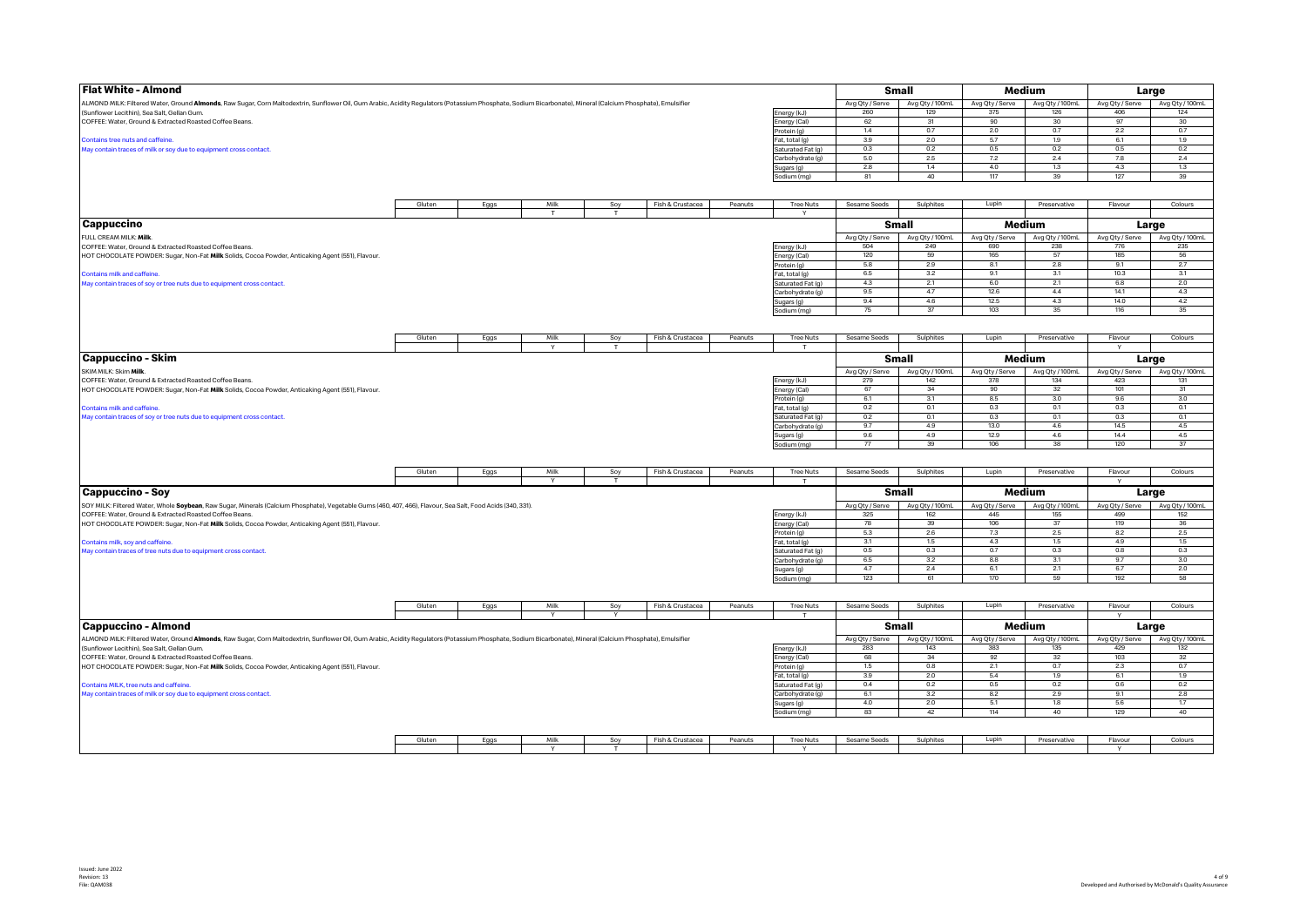| Latte                                                                                                                                                                                                      |        |      |        |              |                  |                |                   |                 | Small           |                 | Medium          |                 | Large                           |
|------------------------------------------------------------------------------------------------------------------------------------------------------------------------------------------------------------|--------|------|--------|--------------|------------------|----------------|-------------------|-----------------|-----------------|-----------------|-----------------|-----------------|---------------------------------|
|                                                                                                                                                                                                            |        |      |        |              |                  |                |                   |                 |                 |                 |                 |                 |                                 |
| FULL CREAM MILK: Milk.                                                                                                                                                                                     |        |      |        |              |                  |                |                   | Avg Qty / Serve | Avg Qty / 100mL | Avg Qty / Serve | Avg Qty / 100mL | Avg Qty / Serve | Avg Qty / 100mL                 |
| COFFEE: Water, Ground & Extracted Roasted Coffee Beans.                                                                                                                                                    |        |      |        |              |                  |                | Energy (kJ)       | 473             | 236             | 687             | 231             | 745             | 227                             |
|                                                                                                                                                                                                            |        |      |        |              |                  |                | Energy (Cal)      | 113             | 56              | 164             | 55              | 178             | 54                              |
| Contains milk and caffeine.                                                                                                                                                                                |        |      |        |              |                  |                | Protein (g)       | 57              | 2.8             | 8.2             | 28              | 8.9             | 2.7                             |
|                                                                                                                                                                                                            |        |      |        |              |                  |                |                   | 6.5             | 3.2             | 9.4             | 3.2             | 10.2            | 3.1                             |
| May contain traces of soy or tree nuts due to equipment cross contact.                                                                                                                                     |        |      |        |              |                  |                | Fat, total (g)    |                 |                 |                 |                 |                 |                                 |
|                                                                                                                                                                                                            |        |      |        |              |                  |                | Saturated Fat (g) | 4.3             | 2.1             | 6.2             | 2.1             | 6.7             | 2.0                             |
|                                                                                                                                                                                                            |        |      |        |              |                  |                | Carbohydrate (g)  | 8.0             | 4.0             | 11.7            | 3.9             | 12.7            | 3.9                             |
|                                                                                                                                                                                                            |        |      |        |              |                  |                | Sugars (g)        | 8.0             | 4.0             | 11.7            | 3.9             | 12.7            | 3.9                             |
|                                                                                                                                                                                                            |        |      |        |              |                  |                | Sodium (mg)       | 71              | 35              | 103             | 34              | 111             | 34                              |
|                                                                                                                                                                                                            |        |      |        |              |                  |                |                   |                 |                 |                 |                 |                 |                                 |
|                                                                                                                                                                                                            |        |      |        |              |                  |                |                   |                 |                 |                 |                 |                 |                                 |
|                                                                                                                                                                                                            |        |      |        |              |                  |                |                   |                 |                 |                 |                 |                 |                                 |
|                                                                                                                                                                                                            | Gluten | Eggs | Milk   | Soy          | Fish & Crustacea | Peanuts        | <b>Tree Nuts</b>  | Sesame Seeds    | Sulphites       | Lupin           | Preservative    | Flavour         | Colours                         |
|                                                                                                                                                                                                            |        |      | $\vee$ | $\mathbf{r}$ |                  |                | $\mathbf{T}$      |                 |                 |                 |                 |                 |                                 |
|                                                                                                                                                                                                            |        |      |        |              |                  |                |                   |                 |                 |                 |                 |                 |                                 |
| Latte - Skim                                                                                                                                                                                               |        |      |        |              |                  |                |                   |                 | Small           |                 | Medium          |                 | Large                           |
| SKIM MILK: Skim Milk.                                                                                                                                                                                      |        |      |        |              |                  |                |                   | Avg Qty / Serve | Avg Qty / 100mL | Avg Qty / Serve | Avg Qty / 100mL | Avg Qty / Serve | Avg Qty / 100mL                 |
|                                                                                                                                                                                                            |        |      |        |              |                  |                |                   | 242             | 124             | 368             | 127             | 398             | 122                             |
| COFFEE: Water, Ground & Extracted Roasted Coffee Beans.                                                                                                                                                    |        |      |        |              |                  |                | Energy (kJ)       |                 |                 |                 |                 |                 |                                 |
|                                                                                                                                                                                                            |        |      |        |              |                  |                | Energy (Cal)      | 57              | 29              | 87              | 30              | 94              | 29                              |
| Contains milk and caffeine                                                                                                                                                                                 |        |      |        |              |                  |                | Protein (g)       | 5.8             | 3.0             | 8.8             | 3.0             | 9.6             | 2.9                             |
| May contain traces of soy or tree nuts due to equipment cross contact.                                                                                                                                     |        |      |        |              |                  |                | Fat, total (g)    | 0.2             | 0.1             | 0.2             | 0.1             | 0.3             | 0.1                             |
|                                                                                                                                                                                                            |        |      |        |              |                  |                |                   | 0.2             | 0.1             |                 | 0.1             | 0.3             | 0.1                             |
|                                                                                                                                                                                                            |        |      |        |              |                  |                | Saturated Fat (g) |                 |                 | 0.2             |                 |                 |                                 |
|                                                                                                                                                                                                            |        |      |        |              |                  |                | Carbohydrate (g)  | 8.1             | 4.1             | 12.3            | 4.2             | 13.3            | 4.1                             |
|                                                                                                                                                                                                            |        |      |        |              |                  |                | Sugars (g)        | 8.1             | 4.1             | 12.3            | 4.2             | 13.3            | 4.1                             |
|                                                                                                                                                                                                            |        |      |        |              |                  |                | Sodium (mg)       | 71              | 37              | 108             | 37              | 117             | 36                              |
|                                                                                                                                                                                                            |        |      |        |              |                  |                |                   |                 |                 |                 |                 |                 |                                 |
|                                                                                                                                                                                                            |        |      |        |              |                  |                |                   |                 |                 |                 |                 |                 |                                 |
|                                                                                                                                                                                                            |        |      |        |              |                  |                |                   |                 |                 |                 |                 |                 |                                 |
|                                                                                                                                                                                                            | Gluten | Eggs | Milk   | Soy          | Fish & Crustacea | Peanuts        | <b>Tree Nuts</b>  | Sesame Seeds    | Sulphites       | Lupin           | Preservative    | Flavour         | Colours                         |
|                                                                                                                                                                                                            |        |      |        |              |                  |                | T                 |                 |                 |                 |                 |                 |                                 |
| <b>Latte - Soy</b>                                                                                                                                                                                         |        |      |        |              |                  |                |                   |                 |                 |                 | Medium          |                 |                                 |
|                                                                                                                                                                                                            |        |      |        |              |                  |                |                   |                 | Small           |                 |                 |                 | Large                           |
| SOY MILK: Filtered Water, Whole Soybean, Raw Sugar, Minerals (Calcium Phosphate), Vegetable Gums (460, 407, 466), Flavour, Sea Salt, Food Acids (340, 331).                                                |        |      |        |              |                  |                |                   | Avg Qty / Serve | Avg Qty / 100mL | Avg Qty / Serve | Avg Qty / 100mL |                 | Avg Qty / Serve Avg Qty / 100mL |
|                                                                                                                                                                                                            |        |      |        |              |                  |                |                   | 297             | 149             | 432             | 146             | 477             | 144                             |
| COFFEE: Water, Ground & Extracted Roasted Coffee Beans.                                                                                                                                                    |        |      |        |              |                  |                | Energy (kJ)       |                 |                 |                 |                 |                 |                                 |
|                                                                                                                                                                                                            |        |      |        |              |                  |                | Energy (Cal)      | 71              | 36              | 103             | 35              | 114             | 34                              |
| Contains soy and caffeine.                                                                                                                                                                                 |        |      |        |              |                  |                | Protein (g)       | 5.1             | 2.6             | 7.4             | 2.5             | 8.2             | 2.5                             |
| May contain traces of milk or tree nuts due to equipment cross contact.                                                                                                                                    |        |      |        |              |                  |                | Fat, total (g)    | 3.0             | 1.5             | 4.4             | 1.5             | 4.9             | 1.5                             |
|                                                                                                                                                                                                            |        |      |        |              |                  |                | Saturated Fat (g) | 0.5             | 0.3             | 0.7             | 0.2             | 0.8             | 0.2                             |
|                                                                                                                                                                                                            |        |      |        |              |                  |                |                   | 5.3             | 2.6             | 7.7             | 2.6             | 8.5             | 2.6                             |
|                                                                                                                                                                                                            |        |      |        |              |                  |                | Carbohydrate (g)  |                 |                 |                 |                 |                 |                                 |
|                                                                                                                                                                                                            |        |      |        |              |                  |                | Sugars (g)        | 3.4             | 1.7             | 5.0             | 1.7             | 5.5             | 1.7                             |
|                                                                                                                                                                                                            |        |      |        |              |                  |                | Sodium (mg)       | 119             | 60              | 173             | 58              | 191             | 58                              |
|                                                                                                                                                                                                            |        |      |        |              |                  |                |                   |                 |                 |                 |                 |                 |                                 |
|                                                                                                                                                                                                            |        |      |        |              |                  |                |                   |                 |                 |                 |                 |                 |                                 |
|                                                                                                                                                                                                            |        |      |        |              |                  |                |                   |                 |                 |                 |                 |                 |                                 |
|                                                                                                                                                                                                            | Gluten | Eggs | Milk   | Soy          | Fish & Crustacea | Peanuts        | <b>Tree Nuts</b>  | Sesame Seeds    | Sulphites       | Lupin           | Preservative    | Flavour         | Colours                         |
|                                                                                                                                                                                                            |        |      | T      | $\mathbf{v}$ |                  |                | $\mathbf{r}$      |                 |                 |                 |                 | $\mathbf{v}$    |                                 |
| Latte - Almond                                                                                                                                                                                             |        |      |        |              |                  |                |                   |                 | Small           |                 | Medium          |                 | Large                           |
|                                                                                                                                                                                                            |        |      |        |              |                  |                |                   |                 |                 |                 |                 |                 |                                 |
| ALMOND MILK: Filtered Water, Ground Almonds, Raw Sugar, Com Maltodextrin, Sunflower Oil, Gum Arabic, Acidity Regulators (Potassium Phosphate, Sodium Bicarbonate), Mineral (Calcium Phosphate), Emulsifier |        |      |        |              |                  |                |                   | Avg Qty / Serve | Avg Qty / 100mL | Avg Qty / Serve | Avg Qty / 100mL | Avg Qty / Serve | Avg Qty / 100mL                 |
| (Sunflower Lecithin), Sea Salt, Gellan Gum                                                                                                                                                                 |        |      |        |              |                  |                | Energy (kJ)       | 252             | 129             | 367             | 126             | 406             | 124                             |
|                                                                                                                                                                                                            |        |      |        |              |                  |                |                   | 60              | 31              | 88              | 30              | 97              | 30                              |
| COFFEE: Water, Ground & Extracted Roasted Coffee Beans.                                                                                                                                                    |        |      |        |              |                  |                | Energy (Cal)      |                 |                 |                 |                 |                 |                                 |
|                                                                                                                                                                                                            |        |      |        |              |                  |                | Protein (g)       | 1.4             | 0.7             | 2.0             | 0.7             | 2.2             | 0.7                             |
| Contains tree nuts and caffeine                                                                                                                                                                            |        |      |        |              |                  |                | Fat, total (g)    | 3.8             | 1.9             | 5.6             | 1.9             | 6.1             | 1.9                             |
| May contain traces of milk or soy due to equipment cross contact.                                                                                                                                          |        |      |        |              |                  |                | Saturated Fat (g) | 0.3             | 0.2             | 0.5             | 0.2             | 0.5             | 0.2                             |
|                                                                                                                                                                                                            |        |      |        |              |                  |                | Carbohydrate (g)  | 4.9             | 2.5             | 7.1             | 2.4             | 7.8             | 2.4                             |
|                                                                                                                                                                                                            |        |      |        |              |                  |                |                   | 2.7             | 1.4             | 3.9             | 1.3             | 4.3             | 1.3                             |
|                                                                                                                                                                                                            |        |      |        |              |                  |                | Sugars (g)        |                 |                 |                 |                 |                 |                                 |
|                                                                                                                                                                                                            |        |      |        |              |                  |                | Sodium (mg)       | 79              | 40              | 115             | 39              | 127             | 39                              |
|                                                                                                                                                                                                            |        |      |        |              |                  |                |                   |                 |                 |                 |                 |                 |                                 |
|                                                                                                                                                                                                            |        |      |        |              |                  |                |                   |                 |                 |                 |                 |                 |                                 |
|                                                                                                                                                                                                            | Gluten | Eggs | Milk   | Soy          | Fish & Crustacea | Peanuts        | <b>Tree Nuts</b>  | Sesame Seeds    | Sulphites       | Lupin           | Preservative    | Flavour         | Colours                         |
|                                                                                                                                                                                                            |        |      | T      |              |                  |                |                   |                 |                 |                 |                 |                 |                                 |
|                                                                                                                                                                                                            |        |      |        |              |                  |                |                   |                 |                 |                 |                 |                 |                                 |
| Mocha                                                                                                                                                                                                      |        |      |        |              |                  |                |                   |                 | Small           |                 | Medium          |                 | Large                           |
|                                                                                                                                                                                                            |        |      |        |              |                  |                |                   |                 |                 |                 |                 |                 |                                 |
| FULL CREAM MILK: Milk.                                                                                                                                                                                     |        |      |        |              |                  |                |                   | Avg Qty / Serve | Avg Qty / 100mL | Avg Qty / Serve | Avg Qty / 100mL | Avg Qty / Serve | Avg Qty / 100mL                 |
| COFFEE: Water, Ground & Extracted Roasted Coffee Beans.                                                                                                                                                    |        |      |        |              |                  |                | Energy (kJ)       | 883             | 387             | 1190            | 365             | 1490            | 392                             |
| HOT CHOCOLATE POWDER: Sugar, Non-Fat Milk Solids, Cocoa Powder, Anticaking Agent (551), Flavour.                                                                                                           |        |      |        |              |                  |                | Energy (Cal)      | 211             | 93              | 284             | 87              | 357             | 94                              |
|                                                                                                                                                                                                            |        |      |        |              |                  |                |                   | 8.5             | 3.7             | 10.9            | 3.3             | 12.9            | 3.4                             |
|                                                                                                                                                                                                            |        |      |        |              |                  |                | Protein (g)       |                 |                 |                 |                 |                 |                                 |
| <b>Contains milk and caffeine</b>                                                                                                                                                                          |        |      |        |              |                  |                | Fat, total (g)    | 8.5             | 3.7             | 10.9            | 3.2             | 12.0            | 3.2                             |
| May contain traces of soy or tree nuts due to equipment cross contact.                                                                                                                                     |        |      |        |              |                  |                | Saturated Fat (q) | 5.6             | 2.4             | 6.9             | 2.1             | 7.8             | 2.1                             |
|                                                                                                                                                                                                            |        |      |        |              |                  |                | Carbohydrate (g)  | 24.0            | 10.5            | 34.5            | 10.6            | 46.4            | 12.2                            |
|                                                                                                                                                                                                            |        |      |        |              |                  |                |                   | 23.1            | 10.1            | 33.0            | 10.2            | 44.2            | 11.6                            |
|                                                                                                                                                                                                            |        |      |        |              |                  |                | Sugars (g)        |                 |                 |                 |                 |                 |                                 |
|                                                                                                                                                                                                            |        |      |        |              |                  |                | Sodium (mg)       | 127             | 56              | 175             | 54              | 219             | 58                              |
|                                                                                                                                                                                                            |        |      |        |              |                  |                |                   |                 |                 |                 |                 |                 |                                 |
|                                                                                                                                                                                                            |        |      |        |              |                  |                |                   |                 |                 |                 |                 |                 |                                 |
|                                                                                                                                                                                                            | Gluten |      | Milk   |              | Fish & Crustacea | <b>Peanuts</b> | <b>Tree Nuts</b>  | Sesame Seeds    | Sulphites       | Lupin           | Preservative    | Flavour         | Colours                         |
|                                                                                                                                                                                                            |        | Eggs |        | Soy          |                  |                |                   |                 |                 |                 |                 |                 |                                 |
|                                                                                                                                                                                                            |        |      |        |              |                  |                | T.                |                 |                 |                 |                 | $\mathsf{Y}$    |                                 |
|                                                                                                                                                                                                            |        |      |        |              |                  |                |                   |                 |                 |                 |                 |                 |                                 |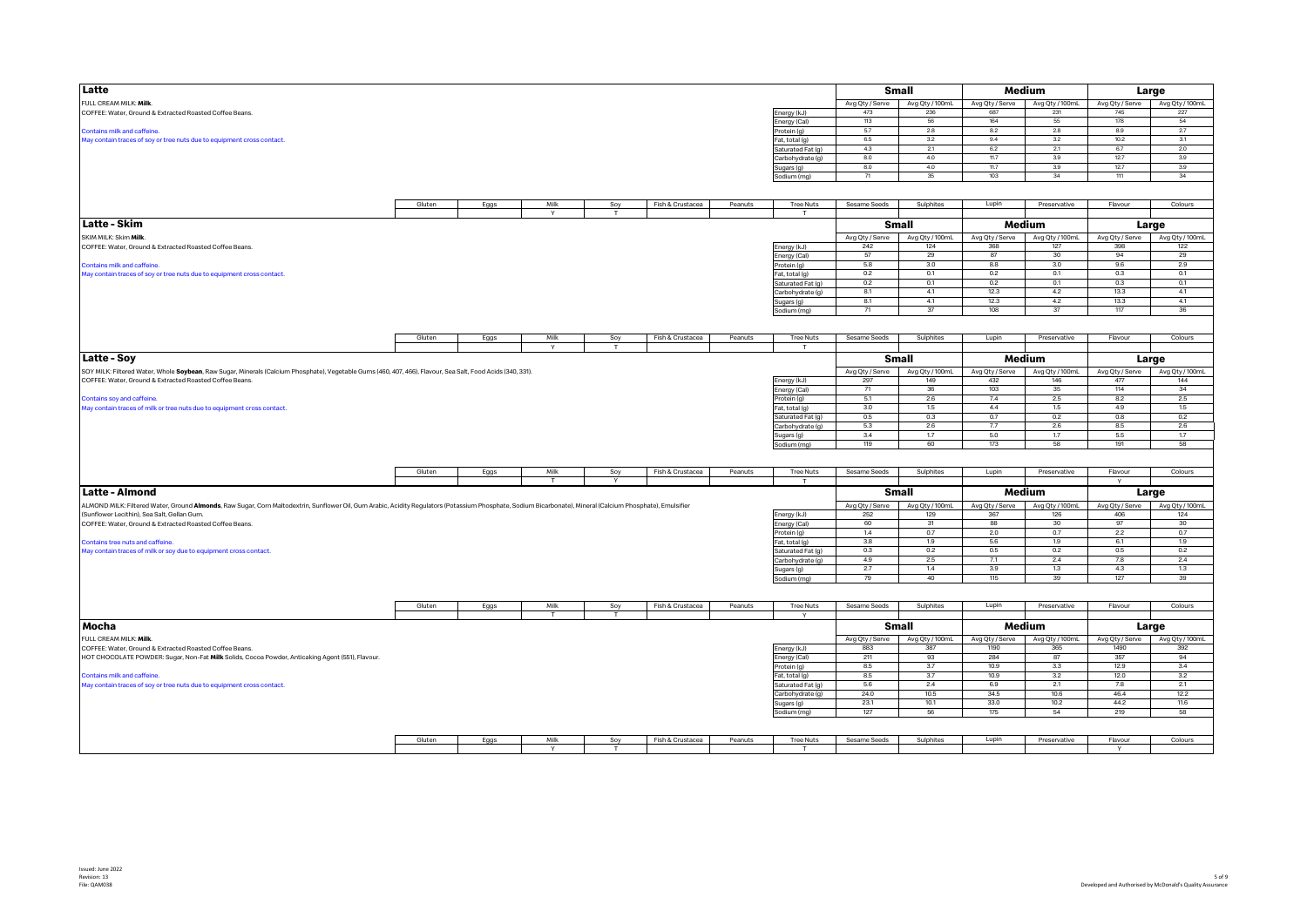| Mocha - Skim                                                                                                                                                       |        |      |      |              |                  |         |                             |                        | <b>Small</b>           |                        | Medium                 |                         | Large                  |
|--------------------------------------------------------------------------------------------------------------------------------------------------------------------|--------|------|------|--------------|------------------|---------|-----------------------------|------------------------|------------------------|------------------------|------------------------|-------------------------|------------------------|
| SKIM MILK: Skim Milk.                                                                                                                                              |        |      |      |              |                  |         |                             | Avg Qty / Serve        | Avg Qty / 100mL        | Avg Qty / Serve        | Avg Qty / 100mL        | Avg Qty / Serve         | Avg Qty / 100mL        |
| COFFEE: Water, Ground & Extracted Roasted Coffee Beans.                                                                                                            |        |      |      |              |                  |         | Energy (kJ)                 | 442                    | 204                    | 703                    | 229                    | 896                     | 251                    |
| HOT CHOCOLATE POWDER: Sugar, Non-Fat Milk Solids, Cocoa Powder, Anticaking Agent (551), Flavour.                                                                   |        |      |      |              |                  |         | Energy (Cal)                | 106                    | 49                     | 168                    | 55                     | 214                     | 60                     |
|                                                                                                                                                                    |        |      |      |              |                  |         | Protein (g)                 | 7.1                    | 3.3                    | 10.5                   | 3.4                    | 12.2                    | 3.4                    |
| Contains milk and caffeine.                                                                                                                                        |        |      |      |              |                  |         | Fat, total (g)              | 0.6                    | 0.3                    | 0.9                    | 0.3                    | 1.3                     | 0.4                    |
| May contain traces of soy or tree nuts due to equipment cross contact.                                                                                             |        |      |      |              |                  |         | Saturated Fat (g)           | 0.4                    | 0.2                    | 0.7                    | 0.2                    | 0.9                     | 0.3                    |
|                                                                                                                                                                    |        |      |      |              |                  |         | Carbohydrate (g)            | 17.1                   | 7.9                    | 27.7                   | 9.0                    | 36.1                    | 10.1                   |
|                                                                                                                                                                    |        |      |      |              |                  |         | Sugars (g)                  | 16.6                   | 7.6                    | 26.7                   | 8.7                    | 34.7                    | 9.7                    |
|                                                                                                                                                                    |        |      |      |              |                  |         | Sodium (mg)                 | 101                    | 46                     | 153                    | 50                     | 185                     | 52                     |
|                                                                                                                                                                    |        |      |      |              |                  |         |                             |                        |                        |                        |                        |                         |                        |
|                                                                                                                                                                    | Gluten | Eggs | Milk | Soy          | Fish & Crustacea | Peanuts | <b>Tree Nuts</b>            | Sesame Seeds           | Sulphites              | Lupin                  | Preservative           | Flavour                 | Colours                |
|                                                                                                                                                                    |        |      |      |              |                  |         | $^{\mathrm{T}}$             |                        |                        |                        |                        | Y                       |                        |
| Mocha - Soy                                                                                                                                                        |        |      |      |              |                  |         |                             |                        | Small                  |                        | Medium                 |                         | Large                  |
| SOY MILK: Filtered Water, Whole Soybean, Raw Sugar, Minerals (Calcium Phosphate), Vegetable Gums (460, 407, 466), Flavour, Sea Salt, Food Acids (340, 331).        |        |      |      |              |                  |         |                             | Avg Qty / Serve        | Avg Qty / 100mL        | Avg Qty / Serve        | Avg Qty / 100mL        | Avg Qty / Serve         | Avg Qty / 100mL        |
| COFFEE: Water, Ground & Extracted Roasted Coffee Beans.                                                                                                            |        |      |      |              |                  |         | Energy (kJ)                 | 492                    | 223                    | 775                    | 247                    | 976                     | 268                    |
| HOT CHOCOLATE POWDER: Sugar, Non-Fat Milk Solids, Cocoa Powder, Anticaking Agent (551), Flavour.                                                                   |        |      |      |              |                  |         | Energy (Cal)                | 118                    | 53                     | 185                    | 59                     | 233                     | 64                     |
|                                                                                                                                                                    |        |      |      |              |                  |         | Protein (g)                 | 6.2                    | 2.8                    | 9.2                    | 2.9                    | 10.8                    | $3.0\,$                |
| Contains milk, soy and caffeine                                                                                                                                    |        |      |      |              |                  |         | Fat, total (g)              | 3.5                    | 1.6                    | 5.1                    | 1.6                    | 5.9                     | 1.6                    |
| May contain traces of milk or tree nuts due to equipment cross contact.                                                                                            |        |      |      |              |                  |         | Saturated Fat (q)           | 0.8<br>14.0            | 0.3                    | 1.2                    | 0.4                    | 1.5                     | 0.4                    |
|                                                                                                                                                                    |        |      |      |              |                  |         | Carbohydrate (g)            |                        | 6.3                    | 23.4                   | 7.5                    | 31.3                    | 8.6                    |
|                                                                                                                                                                    |        |      |      |              |                  |         | Sugars (g)                  | 11.5                   | 5.2                    | 19.7                   | 6.3                    | 26.9                    | 7.4                    |
|                                                                                                                                                                    |        |      |      |              |                  |         | Sodium (mg)                 | 148                    | 67                     | 219                    | 70                     | 259                     | 71                     |
|                                                                                                                                                                    | Gluten | Eggs | Milk | Soy          | Fish & Crustacea | Peanuts | <b>Tree Nuts</b>            | Sesame Seeds           | Sulphites              | Lupin                  | Preservative           | Flavour                 | Colours                |
|                                                                                                                                                                    |        |      |      |              |                  |         |                             |                        |                        |                        |                        |                         |                        |
| Mocha - Almond                                                                                                                                                     |        |      |      |              |                  |         |                             |                        | Small                  |                        | Medium                 |                         | Large                  |
| ALMOND MILK: Filtered Water, Whole Almonds, Raw Sugar, Sunflower Oil, Emulsifier (471, 322), Natural Flavour, Vegetable Gum (407, 418), Food Acid (330), Sea Salt) |        |      |      |              |                  |         |                             | Avg Qty / Serve        | Avg Qty / 100mL        | Avg Qty / Serve        | Avg Qty / 100mL        | Avg Qty / Serve         | Avg Qty / 100mL        |
| COFFEE: Ground & Extracted Roasted Coffee Beans.                                                                                                                   |        |      |      |              |                  |         | Energy (kJ)                 | 447                    | 205                    | 709                    | 230                    | 903                     | 251                    |
| HOT CHOCOLATE POWDER: Sugar, Non-Fat Milk Solids, Cocoa Powder, Anticaking Agent (551), Flavour.                                                                   |        |      |      |              |                  |         | Energy (Cal)                | 107                    | 49                     | 169                    | 55                     | 216                     | 60                     |
|                                                                                                                                                                    |        |      |      |              |                  |         | Protein (g)                 | 2.4                    | 1.1                    | 3.8                    | 1.2                    | 4.8                     | 1.3                    |
| Contains milk, tree nuts and caffeine.                                                                                                                             |        |      |      |              |                  |         | Fat, total (g)              | 4.3                    | 2.0                    | 6.3                    | 2.0                    | 7.2                     | 2.0                    |
| HOT CHOCOLATE POWDER may contain traces of gluten and soy due to cross contact.                                                                                    |        |      |      |              |                  |         | Saturated Fat (g)           | 0.6                    | 0.3                    | 0.9                    | 0.3                    | 1.2                     | 0.3                    |
|                                                                                                                                                                    |        |      |      |              |                  |         | Carbohydrate (g)            | 13.6                   | 6.2                    | 22.7                   | 7.4                    | 30.6                    | 8.5                    |
|                                                                                                                                                                    |        |      |      |              |                  |         | Sugars (g)                  | 10.8                   | 4.9                    | 18.6                   | 6.0                    | 25.7                    | 7.2                    |
|                                                                                                                                                                    |        |      |      |              |                  |         | Sodium (mg)                 | 106                    | 49                     | 161                    | 52                     | 194                     | 54                     |
|                                                                                                                                                                    | Gluten | Eggs | Milk | Soy          | Fish & Crustacea | Peanuts | <b>Tree Nuts</b>            | Sesame Seeds           | Sulphites              | Lupin                  | Preservative           | Flavour                 | Colours                |
|                                                                                                                                                                    |        |      |      |              |                  |         | Y                           |                        |                        |                        |                        | Y                       |                        |
| <b>Hot Chocolate</b>                                                                                                                                               |        |      |      |              |                  |         |                             |                        | Small                  |                        | Medium                 |                         | Large                  |
| FULL CREAM MILK: Milk                                                                                                                                              |        |      |      |              |                  |         |                             | Avg Qty / Serve        | Avg Qty / 100mL        | Avg Qty / Serve        | Avg Qty / 100mL        | Avg Qty / Serve         | Avg Qty / 100mL        |
| WATER: Water.                                                                                                                                                      |        |      |      |              |                  |         | Energy (kJ)                 | 813                    | 346                    | 1190                   | 352                    | 1570                    | 339                    |
| CHOCOLATE POWDER: Sugar, Non-Fat Milk Solids, Cocoa Powder, Anticaking Agent (551), Flavour.                                                                       |        |      |      |              |                  |         | Energy (Cal)                | 194                    | 83                     | 284                    | 84                     | 374                     | 81                     |
| MINI MARSHMALLOWS: Glucose Syrup, Sugar, Invert Syrup, Water, Gelatine (Porcine), Corn Starch, Natural Flavour, Natural Colours (Beetroot and Carrot extracts).    |        |      |      |              |                  |         | Protein (g)                 | $7.6\,$                | 3.2                    | 11.2                   | $3.3\,$                | 14.9                    | 3.2                    |
|                                                                                                                                                                    |        |      |      |              |                  |         | Fat, total (g)              | 6.1                    | 2.6                    | 9.1                    | 2.7                    | 12.1                    | 2.6                    |
| <b>Contains milk</b>                                                                                                                                               |        |      |      |              |                  |         | Saturated Fat (q)           | 3.8                    | 1.6                    | 5.7                    | 1.7                    | 7.6                     | 1.7                    |
| May contain traces of soy or tree nuts due to equipment cross contact.                                                                                             |        |      |      |              |                  |         | Carbohydrate (g)            | 26.7                   | 11.4                   | 38.5                   | 11.4                   | 50.2                    | 10.9                   |
|                                                                                                                                                                    |        |      |      |              |                  |         | Sugars (g)                  | 25.9                   | 11.0                   | 37.3                   | 11.0                   | 48.7                    | 10.6                   |
|                                                                                                                                                                    |        |      |      |              |                  |         | Sodium (mg)                 | 99                     | 42                     | 146                    | 43                     | 193                     | 42                     |
|                                                                                                                                                                    | Gluten | Eggs | Milk | Soy          | Fish & Crustacea | Peanuts | <b>Tree Nuts</b>            | Sesame Seeds           | Sulphites              | Lupin                  | Preservative           | Flavour                 | Colours                |
|                                                                                                                                                                    |        |      |      | $\mathbf{r}$ |                  |         | л                           |                        |                        |                        |                        | $\vee$                  |                        |
| Hot Chocolate - Skim                                                                                                                                               |        |      |      |              |                  |         |                             |                        | Small                  |                        | Medium                 |                         | Large                  |
| SKIM MILK: Skim Milk.<br>WATER: Water.                                                                                                                             |        |      |      |              |                  |         |                             | Avg Qty / Serve<br>681 | Avg Qty / 100mL<br>288 | Avg Qty / Serve<br>991 | Avg Qty / 100mL<br>292 | Avg Qty / Serve<br>1300 | Avg Qty / 100mL<br>281 |
| CHOCOLATE POWDER: Sugar, Non-Fat Milk Solids, Cocoa Powder, Anticaking Agent (551), Flavour.                                                                       |        |      |      |              |                  |         | Energy (kJ)<br>Energy (Cal) | 163                    | 69                     | 237                    | 70                     | 311                     | 67                     |
| MINI MARSHMALLOWS: Glucose Syrup, Sugar, Invert Syrup, Water, Gelatine (Porcine), Corn Starch, Natural Flavour, Natural Colours (Beetroot and Carrot extracts).    |        |      |      |              |                  |         | Protein (g)                 | 9.5                    | 4.0                    | 14.1                   | 4.1                    | 18.7                    | 4.0                    |
|                                                                                                                                                                    |        |      |      |              |                  |         | Fat, total (g)              | 0.4                    | 0.2                    | 0.6                    | 0.2                    | 0.8                     | 0.2                    |
| <b>Contains milk</b>                                                                                                                                               |        |      |      |              |                  |         | Saturated Fat (g)           | 0.3                    | 0.1                    | 0.4                    | 0.1                    | 0.6                     | 0.1                    |
| May contain traces of soy or tree nuts due to equipment cross contact.                                                                                             |        |      |      |              |                  |         | Carbohydrate (g)            | 29.4                   | 12.5                   | 42.5                   | 12.5                   | 55.5                    | 12.0                   |
|                                                                                                                                                                    |        |      |      |              |                  |         | Sugars (g)                  | 29.1                   | 12.3                   | 42.1                   | 12.4                   | 55.1                    | 11.9                   |
|                                                                                                                                                                    |        |      |      |              |                  |         | Sodium (mg)                 | 136                    | 58                     | 202                    | 60                     | 269                     | 58                     |
|                                                                                                                                                                    |        |      |      |              |                  |         |                             |                        |                        |                        |                        |                         |                        |
|                                                                                                                                                                    | Gluten | Eggs | Milk | Soy          | Fish & Crustacea | Peanuts | <b>Tree Nuts</b><br>T       | Sesame Seeds           | Sulphites              | Lupin                  | Preservative           | Flavour                 | Colours                |
|                                                                                                                                                                    |        |      |      | T            |                  |         |                             |                        |                        |                        |                        | Y                       |                        |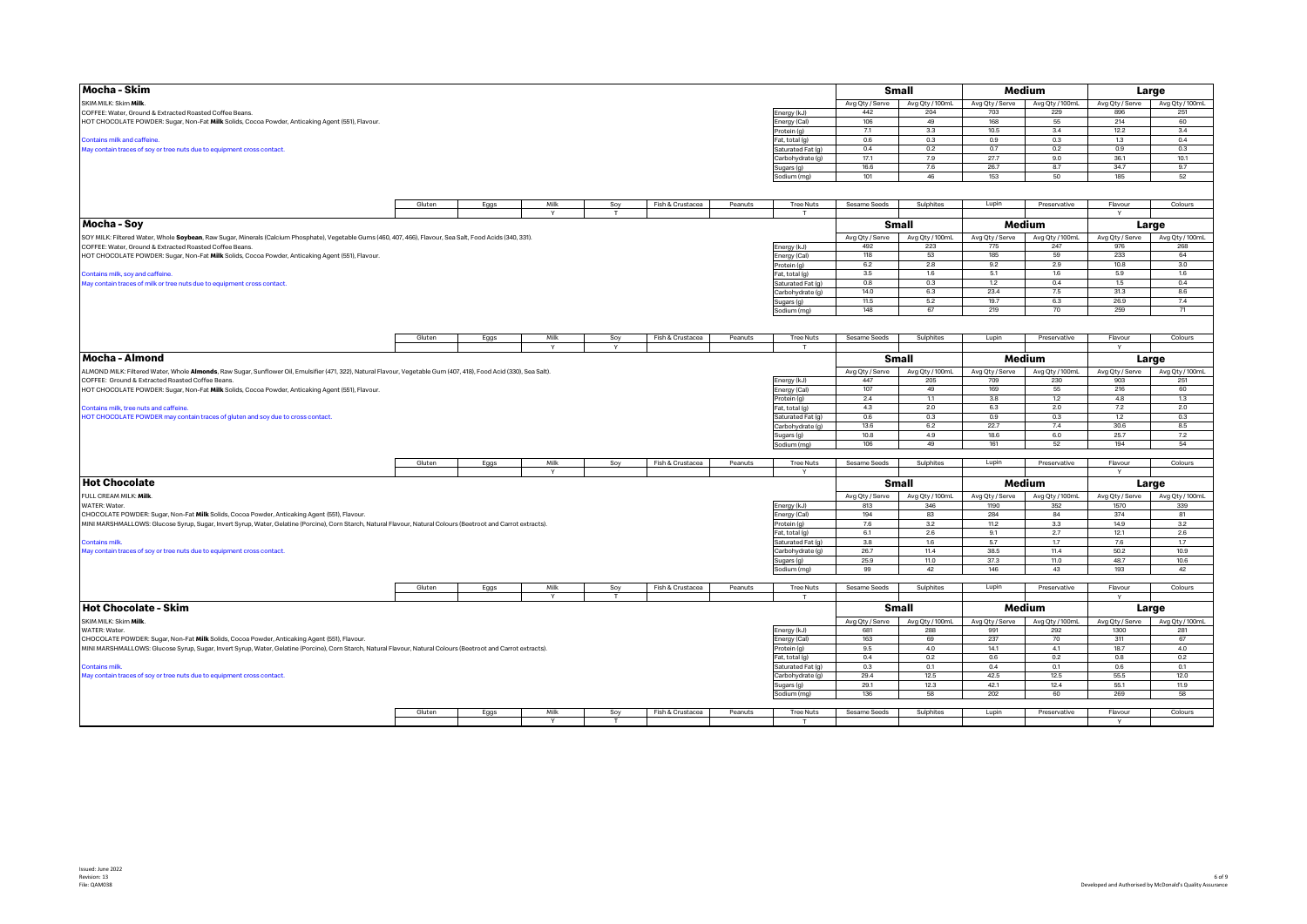| <b>Hot Chocolate - Soy</b>                                                                                                                                                                                                     |        |      |                |     |                  |         |                   |                 | <b>Small</b>    |                 | Medium            |                 | Large           |
|--------------------------------------------------------------------------------------------------------------------------------------------------------------------------------------------------------------------------------|--------|------|----------------|-----|------------------|---------|-------------------|-----------------|-----------------|-----------------|-------------------|-----------------|-----------------|
| SOY MILK: Filtered Water, Whole Soybean, Raw Sugar, Minerals (Calcium Phosphate), Vegetable Gums (460, 407, 466), Flavour, Sea Salt, Food Acids (340, 331).                                                                    |        |      |                |     |                  |         |                   | Avg Qty / Serve | Avg Qty / 100mL | Avg Qty / Serve | Avg Qty / 100mL   | Avg Qty / Serve | Avg Qty / 100mL |
| WATER: Water.                                                                                                                                                                                                                  |        |      |                |     |                  |         | Energy (kJ)       | 696             | 303             | 1030            | 307               | 1350            | 296             |
| CHOCOLATE POWDER: Sugar, Non-Fat Milk Solids, Cocoa Powder, Anticaking Agent (551), Flavour.                                                                                                                                   |        |      |                |     |                  |         | Energy (Cal)      | 166             | 72              | 246             | 73                | 324             | 71              |
| MINI MARSHMALLOWS: Glucose Syrup, Sugar, Invert Syrup, Water, Gelatine (Porcine), Corn Starch, Natural Flavour, Natural Colours (Beetroot and Carrot extracts).                                                                |        |      |                |     |                  |         | Protein (g)       | $7.2\,$         | 3.1             | 10.9            | $3.2\,$           | 14.4            | 3.2             |
|                                                                                                                                                                                                                                |        |      |                |     |                  |         | Fat, total (g)    | 3.5             | 1.5             | 5.3             | 1.6               | 7.0             | 1.5             |
| Contains milk and soy.                                                                                                                                                                                                         |        |      |                |     |                  |         | Saturated Fat (g) | 0.7             | 0.3             | 1.0             | 0.3               | 1.3             | 0.3             |
| May contain traces of tree nuts due to equipment cross contact.                                                                                                                                                                |        |      |                |     |                  |         | Carbohydrate (g)  | 25.4            | 11.0            | 37.0            | 11.0              | 48.2            | 10.5            |
|                                                                                                                                                                                                                                |        |      |                |     |                  |         | Sugars (g)        | 23.1            | 10.0            | 33.6            | 10.0              | 43.8            | 9.6             |
|                                                                                                                                                                                                                                |        |      |                |     |                  |         | Sodium (mg)       | 162             | 70              | 244             | 73                | 324             | 71              |
|                                                                                                                                                                                                                                |        |      |                |     |                  |         |                   |                 |                 |                 |                   |                 |                 |
|                                                                                                                                                                                                                                | Gluten | Eggs | Milk           | Soy | Fish & Crustacea | Peanuts | <b>Tree Nuts</b>  | Sesame Seeds    | Sulphites       | Lupin           | Preservative      | Flavour         | Colours         |
|                                                                                                                                                                                                                                |        |      |                |     |                  |         |                   |                 |                 |                 |                   |                 |                 |
| Hot Chocolate - Almond                                                                                                                                                                                                         |        |      |                |     |                  |         |                   |                 | Small           |                 | Medium            | Large           |                 |
| ALMOND MILK: Filtered Water, Whole Almonds, Raw Sugar, Sunflower Oil, Emulsifier (471, 322), Natural Flavour, Vegetable Gum (407, 418), Food Acid (330), Sea Salt.                                                             |        |      |                |     |                  |         |                   | Avg Qty / Serve | Avg Qty / 100mL | Avg Qty / Serve | Avg Qty / 100mL   | Avg Qty / Serve | Avg Qty / 100mL |
| WATER: Water                                                                                                                                                                                                                   |        |      |                |     |                  |         | Energy (kJ)       | 680             | 296             | 990             | 300               | 1300            | 289             |
| CHOCOLATE POWDER: Sugar, Non-Fat Milk Solids, Cocoa Powder, Anticaking Agent (551), Flavour.                                                                                                                                   |        |      |                |     |                  |         | Energy (Cal)      | 163             | 71              | 237             | 72                | 310             | 69              |
| MINI MARSHMALLOWS: Glucose Syrup, Sugar, Invert Syrup, Water, Gelatine (Porcine), Corn Starch, Natural Flavour, Natural Colours (Beetroot and Carrot extracts).                                                                |        |      |                |     |                  |         | Protein (g)       | 7.2             | 3.1             | 10.7            | 3.2               | 14.2            | 3.2             |
|                                                                                                                                                                                                                                |        |      |                |     |                  |         | Fat, total (g)    | 3.1             | 1.4             | 4.6             | 1.4               | 6.2             | 1.4             |
| Contains milk and tree nuts.                                                                                                                                                                                                   |        |      |                |     |                  |         | Saturated Fat (c  | 0.8             | 0.4             | 1.2             | 0.4               | 1.7             | 0.4             |
| May contain traces of soy due to equipment cross contact.                                                                                                                                                                      |        |      |                |     |                  |         | Carbohydrate (g)  | 25.5            | 11.1            | 36.6            | 11.1              | 47.6            | 10.6            |
|                                                                                                                                                                                                                                |        |      |                |     |                  |         |                   | 22.5            | 9.8             | 32.2            | 9.8               | 41.8            | 9.3             |
|                                                                                                                                                                                                                                |        |      |                |     |                  |         | Sugars (g)        | 158             | 69              | 235             | 71                | 312             | 69              |
|                                                                                                                                                                                                                                |        |      |                |     |                  |         | Sodium (mg)       |                 |                 |                 |                   |                 |                 |
|                                                                                                                                                                                                                                | Gluten | Eggs | Milk           | Soy | Fish & Crustacea | Peanuts | <b>Tree Nuts</b>  | Sesame Seeds    | Sulphites       | Lupin           | Preservative      | Flavour         | Colours         |
|                                                                                                                                                                                                                                |        |      | $\mathsf{v}$   | T   |                  |         | $\vee$            |                 |                 |                 |                   |                 |                 |
| <b>Value Hot Chocolate</b>                                                                                                                                                                                                     |        |      |                |     |                  |         |                   |                 |                 |                 |                   |                 | <b>Small</b>    |
| WATER: Water.                                                                                                                                                                                                                  |        |      |                |     |                  |         |                   |                 |                 |                 |                   | Avg Qty / Serve | Avg Qty / 100mL |
| LIQUID CHOCOLATE SYRUP: Sugar, Water, Hydrogenated Vegetable Oil (Coconut, Palm), Cocoa Powder, Skim Milk Powder, Salt, Acidity Regulators (Disodium Phosphate, Citric Acid), Natural Flavours, Preservative (Potassium Sorbat |        |      |                |     |                  |         |                   |                 |                 |                 | Energy (kJ)       |                 | 300             |
| MINI MARSHMALLOWS: Glucose Syrup, Sugar, Invert Syrup, Water, Gelatine (Porcine), Corn Starch, Natural Flavour, Natural Colours (Beetroot and Carrot extracts).                                                                |        |      |                |     |                  |         |                   |                 |                 |                 |                   | 573<br>137      | 72              |
|                                                                                                                                                                                                                                |        |      |                |     |                  |         |                   |                 |                 |                 | Energy (Cal)      |                 |                 |
|                                                                                                                                                                                                                                |        |      |                |     |                  |         |                   |                 |                 |                 | Protein (g)       | 1.6<br>3.8      | 0.8<br>2.0      |
| <b>Contains milk</b>                                                                                                                                                                                                           |        |      |                |     |                  |         |                   |                 |                 |                 | Fat, total (g)    |                 |                 |
|                                                                                                                                                                                                                                |        |      |                |     |                  |         |                   |                 |                 |                 | Saturated Fat (g) | 3.6             | 1.9             |
|                                                                                                                                                                                                                                |        |      |                |     |                  |         |                   |                 |                 |                 | Carbohydrate (q)  | 23.4            | 12.3            |
|                                                                                                                                                                                                                                |        |      |                |     |                  |         |                   |                 |                 |                 | Sugars (g)        | 21.3            | 11.2            |
|                                                                                                                                                                                                                                |        |      |                |     |                  |         |                   |                 |                 |                 | Sodium (mg)       | 196             | 103             |
|                                                                                                                                                                                                                                |        |      |                |     |                  |         |                   |                 |                 |                 |                   |                 |                 |
|                                                                                                                                                                                                                                | Gluten | Eggs | Milk<br>$\vee$ | Soy | Fish & Crustacea | Peanuts | <b>Tree Nuts</b>  | Sesame Seeds    | Sulphites       | Lupin           | Preservative      | Flavour         | Colours         |
|                                                                                                                                                                                                                                |        |      |                |     |                  |         |                   |                 |                 |                 |                   |                 |                 |
| <b>Chai Latte</b>                                                                                                                                                                                                              |        |      |                |     |                  |         |                   |                 | Small           |                 | Medium            |                 | Large           |
| FULL CREAM MILK: Milk                                                                                                                                                                                                          |        |      |                |     |                  |         |                   | Avg Qty / Serve | Avg Qty / 100mL | Avg Qty / Serve | Avg Qty / 100mL   | Avg Qty / Serve | Avg Qty / 100mL |
| WATER: Water.                                                                                                                                                                                                                  |        |      |                |     |                  |         | Energy (kJ)       | 756             | 352             | 1250            | 390               | 1750            | 409             |
| CHAI POWDER: Sugar, Milk Solids, Beverage Whitener (Vegetable Fat, Glucose Syrup Solids, Milk Protein, Emulsifiers (471, 472c), Stabilisers (339(ii)) (450(i)), Anti-caking Agent (551), Antioxidant (307b)), Maltodextrin, Te |        |      |                |     |                  |         | Energy (Cal)      | 181             | 84              | 300             | 93                | 419             | 98              |
| Spices, Malt Extract (Barley), Flavourings, Vegetable Gum (407), Spice Extract, Lactose (Milk), Anticaking Agent (551).                                                                                                        |        |      |                |     |                  |         | Protein (g)       | 7.1             | 3.3             | 11.1            | 3.4               | 15.1            | 3.5             |
|                                                                                                                                                                                                                                |        |      |                |     |                  |         | Fat, total (g)    | 7.8             | 3.6             | 12.1            | 3.7               | 16.3            | 3.8             |
| Contains gluten, milk and sulphites.                                                                                                                                                                                           |        |      |                |     |                  |         | Saturated Fat (g) | 5.0             | 2.3             | 7.7             | 2.4               | 10.4            | 2.4             |
| May contain traces of soy or tree nuts due to equipment cross contact.                                                                                                                                                         |        |      |                |     |                  |         | Carbohydrate (g)  | 20.4            | 9.5             | 36.4            | 11.3              | 52.4            | 12.2            |
|                                                                                                                                                                                                                                |        |      |                |     |                  |         | Sugars (g)        | 19.7            | 9.2             | 35.0            | 10.9              | 50.4            | 11.7            |
|                                                                                                                                                                                                                                |        |      |                |     |                  |         | Sodium (mg)       | 100             | 47              | 162             | 50                | 224             | 52              |
|                                                                                                                                                                                                                                |        |      |                |     |                  |         |                   |                 |                 |                 |                   |                 |                 |
|                                                                                                                                                                                                                                | Gluten | Eggs | Milk           | Soy | Fish & Crustacea | Peanuts | <b>Tree Nuts</b>  | Sesame Seeds    | Sulphites       | Lupin           | Preservative      | Flavour         | Colours         |
|                                                                                                                                                                                                                                | Y      |      |                |     |                  |         | т.                |                 | Y               |                 |                   | $\mathsf{Y}$    | Y               |
| Chai Latte - Skim                                                                                                                                                                                                              |        |      |                |     |                  |         |                   |                 | Small           |                 | Medium            |                 | Large           |
| SKIM MILK: Skim Milk.                                                                                                                                                                                                          |        |      |                |     |                  |         |                   | Avg Qty / Serve | Avg Qty / 100mL | Avg Qty / Serve | Avg Qty / 100mL   | Avg Qty / Serve | Avg Qty / 100mL |
| WATER: Water.                                                                                                                                                                                                                  |        |      |                |     |                  |         | Energy (kJ)       | 511             | 245             | 888             | 284               | 1260            | 303             |
| CHAI POWDER: Sugar, Milk Solids, Beverage Whitener (Vegetable Fat, Glucose Syrup Solids, Milk Protein, Emulsifiers (471, 472c), Stabilisers (339(ii)) (450(i)), Anti-caking Agent (551), Antioxidant (307b)), Maltodextrin, Te |        |      |                |     |                  |         |                   | 122             | 58              | 212             | 68                | 302             | 72              |
|                                                                                                                                                                                                                                |        |      |                |     |                  |         | Energy (Cal)      |                 |                 |                 |                   |                 |                 |
| Spices, Malt Extract (Barley), Flavourings, Vegetable Gum (407), Spice Extract, Lactose (Milk), Anticaking Agent (551).                                                                                                        |        |      |                |     |                  |         | Protein (g)       | 7.4             | 3.5             | 11.6            | 3.7               | 15.8            | 3.8             |
|                                                                                                                                                                                                                                |        |      |                |     |                  |         | Fat. total (g)    | 0.9<br>0.5      | 0.4<br>0.3      | 1.7<br>1.0      | 0.6<br>0.3        | 2.6<br>1.4      | 0.6             |
| Contains gluten, milk and sulphites.                                                                                                                                                                                           |        |      |                |     |                  |         | Saturated Fat (q) |                 |                 |                 |                   |                 | 0.3             |
| May contain traces of soy or tree nuts due to equipment cross contact.                                                                                                                                                         |        |      |                |     |                  |         | Carbohydrate (g)  | 20.6            | 9.9             | 36.8            | 11.7              | 52.9            | 12.7            |
|                                                                                                                                                                                                                                |        |      |                |     |                  |         | Sugars (g)        | 20.0            | 9.6             | 35.5            | 11.3              | 50.9            | 12.2            |
|                                                                                                                                                                                                                                |        |      |                |     |                  |         | Sodium (mg)       | 103             | 49              | 166             | 53                | 230             | 55              |
|                                                                                                                                                                                                                                | Gluten | Eggs | Milk           | Soy | Fish & Crustacea | Peanuts | <b>Tree Nuts</b>  | Sesame Seeds    | Sulphites       | Lupin           | Preservative      | Flavour         | Colours         |
|                                                                                                                                                                                                                                | Y      |      | Y              | T   |                  |         | $\mathbf{r}$      |                 | $\vee$          |                 |                   | $\mathsf{v}$    | Y               |
|                                                                                                                                                                                                                                |        |      |                |     |                  |         |                   |                 |                 |                 |                   |                 |                 |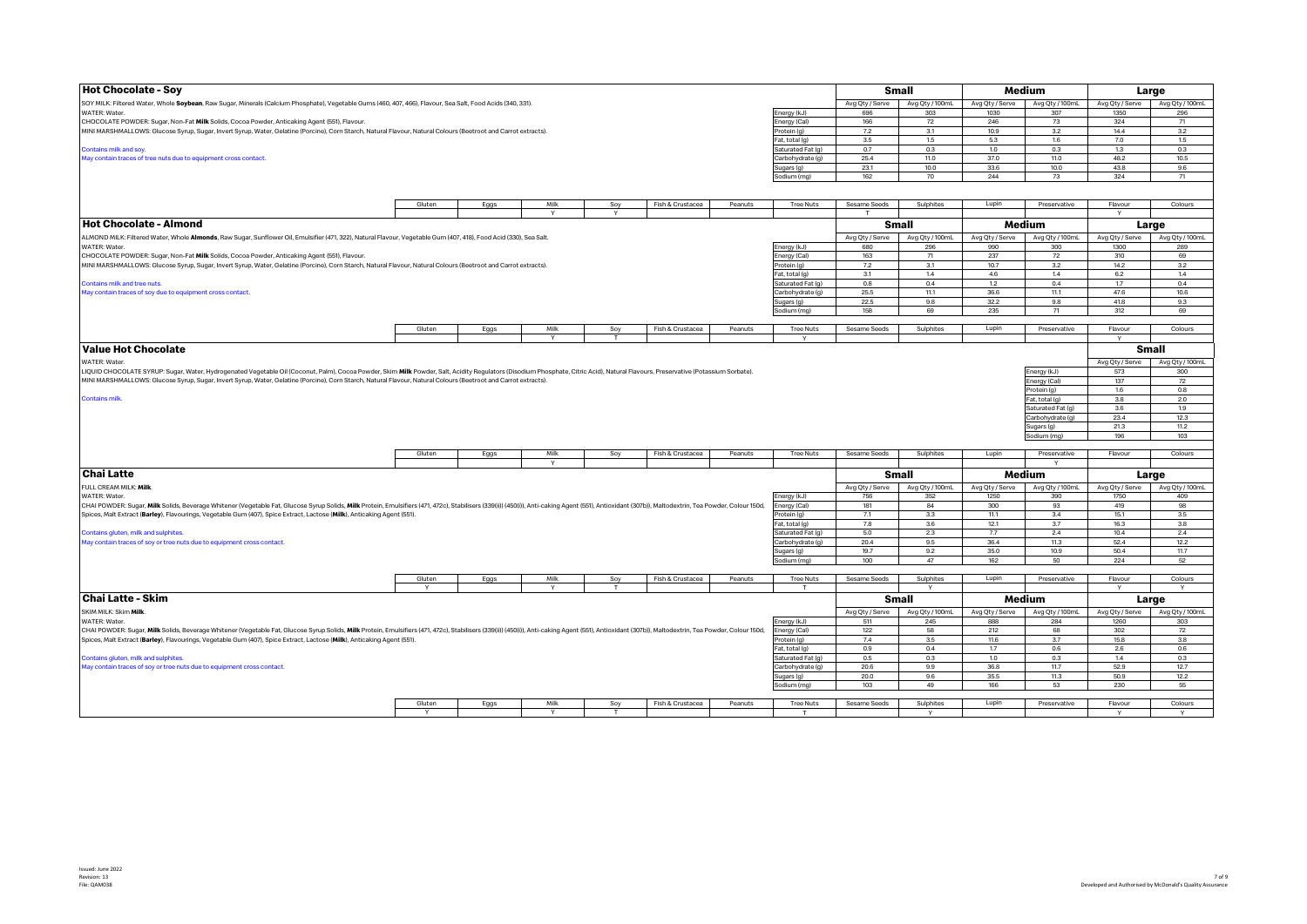| <b>Chai Latte - Soy</b>                                                                                                                                                                                                        |        |      |              |          |                  |         |                           |                 | <b>Small</b>      |                         | Medium                 |                         | Large                    |
|--------------------------------------------------------------------------------------------------------------------------------------------------------------------------------------------------------------------------------|--------|------|--------------|----------|------------------|---------|---------------------------|-----------------|-------------------|-------------------------|------------------------|-------------------------|--------------------------|
| SOY MILK: Filtered Water, Whole Soybean, Raw Sugar, Minerals (Calcium Phosphate), Vegetable Gums (460, 407, 466), Flavour, Sea Salt, Food Acids (340, 331).                                                                    |        |      |              |          |                  |         |                           | Avg Qty / Serve | Avg Qty / 100mL   | Avg Qty / Serve         | Avg Qty / 100mL        | Avg Qty / Serve         | Avg Qty / 100mL          |
| WATER: Water.                                                                                                                                                                                                                  |        |      |              |          |                  |         | Energy (kJ)               | 564             | 265               | 967                     | 303                    | 1370                    | 322                      |
| CHAI POWDER: Sugar, Milk Solids, Beverage Whitener (Vegetable Fat, Glucose Syrup Solids, Milk Protein, Emulsifiers (471, 472c), Stabilisers (339(ii)) (450(ii)), Anti-caking Agent (551), Antioxidant (307b)), Maltodextrin, T |        |      |              |          |                  |         | nergy (Cal)               | 135             | 63                | 231                     | 72                     | 327                     | 77                       |
| Spices, Malt Extract (Barley), Flavourings, Vegetable Gum (407), Spice Extract, Lactose (Milk), Anticaking Agent (551).                                                                                                        |        |      |              |          |                  |         | Protein (g)               | 6.5             | 3.0               | 10.2                    | 3.2                    | 12.8                    | 3.3                      |
|                                                                                                                                                                                                                                |        |      |              |          |                  |         | Fat, total (g)            | 4.0             | 1.9               | 6.4                     | 2.0                    | 8.8                     | 2.1                      |
| Contains gluten, milk, soy and sulphites.                                                                                                                                                                                      |        |      |              |          |                  |         | Saturated Fat (g          | 0.9             | 0.4               | 1.5                     | 0.5                    | 2.2                     | 0.5                      |
| May contain traces of tree nuts due to equipment cross contact.                                                                                                                                                                |        |      |              |          |                  |         | Carbohydrate (g)          | 17.3            | 8.1               | 31.8                    | 10.0                   | 46.3                    | 10.9                     |
|                                                                                                                                                                                                                                |        |      |              |          |                  |         | Sugars (g)                | 14.7            | 6.9               | 27.5                    | 8.6                    | 40.3                    | 9.5                      |
|                                                                                                                                                                                                                                |        |      |              |          |                  |         | Sodium (mg)               | 153             | 72                | 241                     | 76                     | 329                     | 77                       |
|                                                                                                                                                                                                                                |        |      |              |          |                  |         |                           |                 |                   |                         |                        |                         |                          |
|                                                                                                                                                                                                                                | Gluten | Eggs | Milk         | Soy      | Fish & Crustacea | Peanuts | <b>Tree Nuts</b>          | Sesame Seeds    | Sulphites         | Lupin                   | Preservative           | Flavour                 | Colours                  |
|                                                                                                                                                                                                                                |        |      | $\mathbf{v}$ | v        |                  |         | $\mathbf{r}$              |                 |                   |                         |                        |                         |                          |
| Chai Latte - Almond                                                                                                                                                                                                            |        |      |              |          |                  |         |                           |                 | Small             |                         | Medium                 |                         | Large                    |
| ALMOND MILK: Filtered Water, Whole Almonds, Raw Sugar, Sunflower Oil, Emulsifier (471, 322), Natural Flavour, Vegetable Gum (407, 418), Food Acid (330), Sea Salt.                                                             |        |      |              |          |                  |         |                           | Avg Qty / Serve | Avg Qty / 100mL   | Avg Qty / Serve         | Avg Qty / 100mL        | Avg Qty / Serve         | Avg Qty / 100mL          |
| <b>WATER: Water</b>                                                                                                                                                                                                            |        |      |              |          |                  |         | Energy (kJ)               | 517             | 246               | 897                     | 285                    | 1280                    | 304                      |
| CHAI POWDER: Sugar, Milk Solids, Beverage Whitener (Vegetable Fat, Glucose Syrup Solids, Milk Protein, Emulsifiers (471, 472c), Stabilisers (339(ii)) (450(i)), Anti-caking Agent (551), Antioxidant (307b)), Maltodextrin, Te |        |      |              |          |                  |         | nergy (Cal)               | 124             | 59                | 214                     | 68                     | 305                     | 73                       |
| Spices, Malt Extract (Barley), Flavourings, Vegetable Gum (407), Spice Extract, Lactose (Milk), Anticaking Agent (551).                                                                                                        |        |      |              |          |                  |         | Protein (g)               | 2.3             | 1.0               | 3.9                     | 1.2                    | 5.5                     | 1.3                      |
|                                                                                                                                                                                                                                |        |      |              |          |                  |         | Fat, total (g)            | 4.9             | 2.3               | 7.7                     | 2.4                    | 10.5                    | 2.5                      |
| Contains gluten, milk, tree nuts and sulphites.                                                                                                                                                                                |        |      |              |          |                  |         | Saturated Fat (q)         | 0.7             | 0.4               | 1.3                     | 0.4                    | 1.9                     | 0.4                      |
| May contain traces of soy due to equipment cross contact.                                                                                                                                                                      |        |      |              |          |                  |         | Carbohydrate (q)          | 17.1<br>13.5    | 8.1<br>6.4        | 31.5<br>25.5            | 10.0<br>8.1            | 46.0<br>37.5            | 11.0<br>8.9              |
|                                                                                                                                                                                                                                |        |      |              |          |                  |         | Sugars (g)<br>Sodium (mg) | 109             | 52                | 175                     | 56                     | 242                     | 58                       |
|                                                                                                                                                                                                                                |        |      |              |          |                  |         |                           |                 |                   |                         |                        |                         |                          |
|                                                                                                                                                                                                                                |        |      |              |          |                  |         |                           |                 |                   |                         |                        |                         |                          |
|                                                                                                                                                                                                                                | Gluten | Eggs | Milk         | Soy      | Fish & Crustacea | Peanuts | <b>Tree Nuts</b>          | Sesame Seeds    | Sulphites         | Lupin                   | Preservative           | Flavour                 | Colours                  |
| <b>Iced Latte</b>                                                                                                                                                                                                              | Y      |      | Y            | т        |                  |         | $\vee$                    |                 |                   |                         | Medium                 | $\vee$                  | Y<br>Large               |
| FULL CREAM MILK: Milk                                                                                                                                                                                                          |        |      |              |          |                  |         |                           |                 |                   | Avg Qty / Serve         | Avg Qty / 100mL        | Avg Qty / Serve         | Avg Qty / 100mL          |
| ICF: Water.                                                                                                                                                                                                                    |        |      |              |          |                  |         |                           |                 | Energy (kJ)       | 1370                    | 281                    | 1830                    | 287                      |
| SUGAR SYRUP: Sucrose Syrup (Cane), Preservatives (211, 202), Food Acid (330).                                                                                                                                                  |        |      |              |          |                  |         |                           |                 | Energy (Cal)      | 327                     | 67                     | 438                     | 69                       |
| COFFEE: Roasted and Grounded Coffee Beans                                                                                                                                                                                      |        |      |              |          |                  |         |                           |                 | Protein (g)       | 10.0                    | 2.0                    | 13.2                    | 2.1                      |
| WHIPPED CREAM: Cream, Propellant (Nitrous Oxide), Emulsifier (471), Flavour, Vegetable Gums (401, 407).                                                                                                                        |        |      |              |          |                  |         |                           |                 | Fat, total (g)    | 15.2                    | 3.1                    | 18.5                    | 2.9                      |
|                                                                                                                                                                                                                                |        |      |              |          |                  |         |                           |                 | Saturated Fat (g) | 9.8                     | 2.0                    | 11.9                    | 1.9                      |
| <b>Contains milk and caffeine</b>                                                                                                                                                                                              |        |      |              |          |                  |         |                           |                 | Carbohydrate (g)  | 37.4                    | 7.7                    | 54.0                    | 8.5                      |
| May contain traces of soy or tree nuts due to equipment cross contact.                                                                                                                                                         |        |      |              |          |                  |         |                           |                 | Sugars (g)        | 36.5                    | 7.5                    | 52.8                    | 8.3                      |
|                                                                                                                                                                                                                                |        |      |              |          |                  |         |                           |                 | Sodium (mg)       | 111                     | 23                     | 146                     | 23                       |
|                                                                                                                                                                                                                                |        |      |              |          |                  |         |                           |                 |                   |                         |                        |                         |                          |
|                                                                                                                                                                                                                                | Gluten | Eggs | Milk         | Soy      | Fish & Crustacea | Peanuts | <b>Tree Nuts</b>          | Sesame Seeds    | Sulphites         | Lupin                   | Preservative           | Flavour                 | Colours                  |
|                                                                                                                                                                                                                                |        |      |              |          |                  |         |                           |                 |                   |                         |                        | Y                       |                          |
| l Iced Latte - Skim                                                                                                                                                                                                            |        |      |              |          |                  |         |                           |                 |                   |                         | Medium                 |                         | Large                    |
| SKIM MILK: Skim Milk                                                                                                                                                                                                           |        |      |              |          |                  |         |                           |                 |                   | Avg Qty / Serve         | Avg Qty / 100mL        | Avg Qty / Serve         | Avg Qty / 100mL          |
| ICE: Water.                                                                                                                                                                                                                    |        |      |              |          |                  |         |                           |                 | Energy (kJ)       | 1150                    | 235                    | 1530                    | 240                      |
| SUGAR SYRUP: Sucrose Syrup (Cane), Preservatives (211, 202), Food Acid (330).                                                                                                                                                  |        |      |              |          |                  |         |                           |                 | Energy (Cal)      | 273                     | 56                     | 367                     | 57                       |
| COFFEE: Roasted and Grounded Coffee Beans.                                                                                                                                                                                     |        |      |              |          |                  |         |                           |                 | Protein (g)       | 13.1                    | 2.7                    | 17.4                    | 2.7                      |
| WHIPPED CREAM: Cream, Propellant (Nitrous Oxide), Emulsifier (471), Flavour, Vegetable Gums (401, 407).                                                                                                                        |        |      |              |          |                  |         |                           |                 | Fat, total (g)    | 5.8                     | 1.2                    | 5.9                     | 0.9                      |
|                                                                                                                                                                                                                                |        |      |              |          |                  |         |                           |                 | Saturated Fat (g) | 3.9                     | 0.8                    | 4.0                     | 0.6                      |
| Contains milk and caffeine.                                                                                                                                                                                                    |        |      |              |          |                  |         |                           |                 | Carbohydrate (q)  | 41.7                    | 8.6                    | 60.0                    | 9.4                      |
| May contain traces of soy or tree nuts due to equipment cross contact.                                                                                                                                                         |        |      |              |          |                  |         |                           |                 | Sugars (g)        | 41.7                    | 8.6                    | 60.0                    | 9.4                      |
|                                                                                                                                                                                                                                |        |      |              |          |                  |         |                           |                 | Sodium (mg)       | 173                     | 36                     | 230                     | 36                       |
|                                                                                                                                                                                                                                |        |      |              |          |                  |         |                           |                 |                   |                         |                        |                         |                          |
|                                                                                                                                                                                                                                | Gluten | Eggs | Milk         | Soy      | Fish & Crustacea | Peanuts | <b>Tree Nuts</b>          | Sesame Seeds    | Sulphites         | Lupin                   | Preservative           | Flavour                 | Colours                  |
| <b>Iced Latte - Soy</b>                                                                                                                                                                                                        |        |      |              |          |                  |         |                           |                 |                   |                         | Medium                 | <b>V</b>                |                          |
| SOY MILK: Filtered Water, Whole Soybean, Raw Sugar, Minerals (Calcium Phosphate), Vegetable Gums (460, 407, 466), Flavour, Sea Salt, Food Acids (340, 331).                                                                    |        |      |              |          |                  |         |                           |                 |                   |                         |                        |                         | Large<br>Avg Qty / 100mL |
| ICE: Water.                                                                                                                                                                                                                    |        |      |              |          |                  |         |                           |                 | Energy (kJ)       | Avg Qty / Serve<br>1190 | Avg Qty / 100mL<br>246 | Avg Qty / Serve<br>1600 | 252                      |
| SUGAR SYRUP: Sucrose Syrup (Cane), Preservatives (211, 202), Food Acid (330).                                                                                                                                                  |        |      |              |          |                  |         |                           |                 | Energy (Cal)      | 287                     | 59                     | 382                     | 60                       |
| COFFEE: Roasted and Grounded Coffee Beans.                                                                                                                                                                                     |        |      |              |          |                  |         |                           |                 | Protein (g)       | 9.6                     | 2.0                    | 12.7                    | 2.0                      |
| WHIPPED CREAM: Cream, Propellant (Nitrous Oxide), Emulsifier (471), Flavour, Vegetable Gums (401, 407).                                                                                                                        |        |      |              |          |                  |         |                           |                 | Fat, total (g)    | 11.0                    | 2.3                    | 13.0                    | 2.0                      |
|                                                                                                                                                                                                                                |        |      |              |          |                  |         |                           |                 | Saturated Fat (g) | 4.6                     | 0.9                    | 5.2                     | 0.8                      |
| Contains milk and soy.                                                                                                                                                                                                         |        |      |              |          |                  |         |                           |                 | Carbohydrate (g)  | 35.8                    | 7.4                    | 51.9                    | 8.2                      |
| May contain traces of tree nuts due to equipment cross contact                                                                                                                                                                 |        |      |              |          |                  |         |                           |                 | Sugars (g)        | 32.4                    | 6.7                    | 47.4                    | 7.5                      |
|                                                                                                                                                                                                                                |        |      |              |          |                  |         |                           |                 | Sodium (mg)       | 220                     | 45                     | 292                     | 46                       |
|                                                                                                                                                                                                                                |        |      |              |          |                  |         |                           |                 |                   |                         |                        |                         |                          |
|                                                                                                                                                                                                                                | Gluten | Eggs | Milk         | Soy      | Fish & Crustacea | Peanuts | <b>Tree Nuts</b>          | Sesame Seeds    | Sulphites         | Lupin                   | Preservative           | Flavour                 | Colours                  |
|                                                                                                                                                                                                                                |        |      | $\vee$       | <b>V</b> |                  |         |                           |                 |                   |                         | $\sqrt{}$              | $\vee$                  |                          |
|                                                                                                                                                                                                                                |        |      |              |          |                  |         |                           |                 |                   |                         |                        |                         |                          |